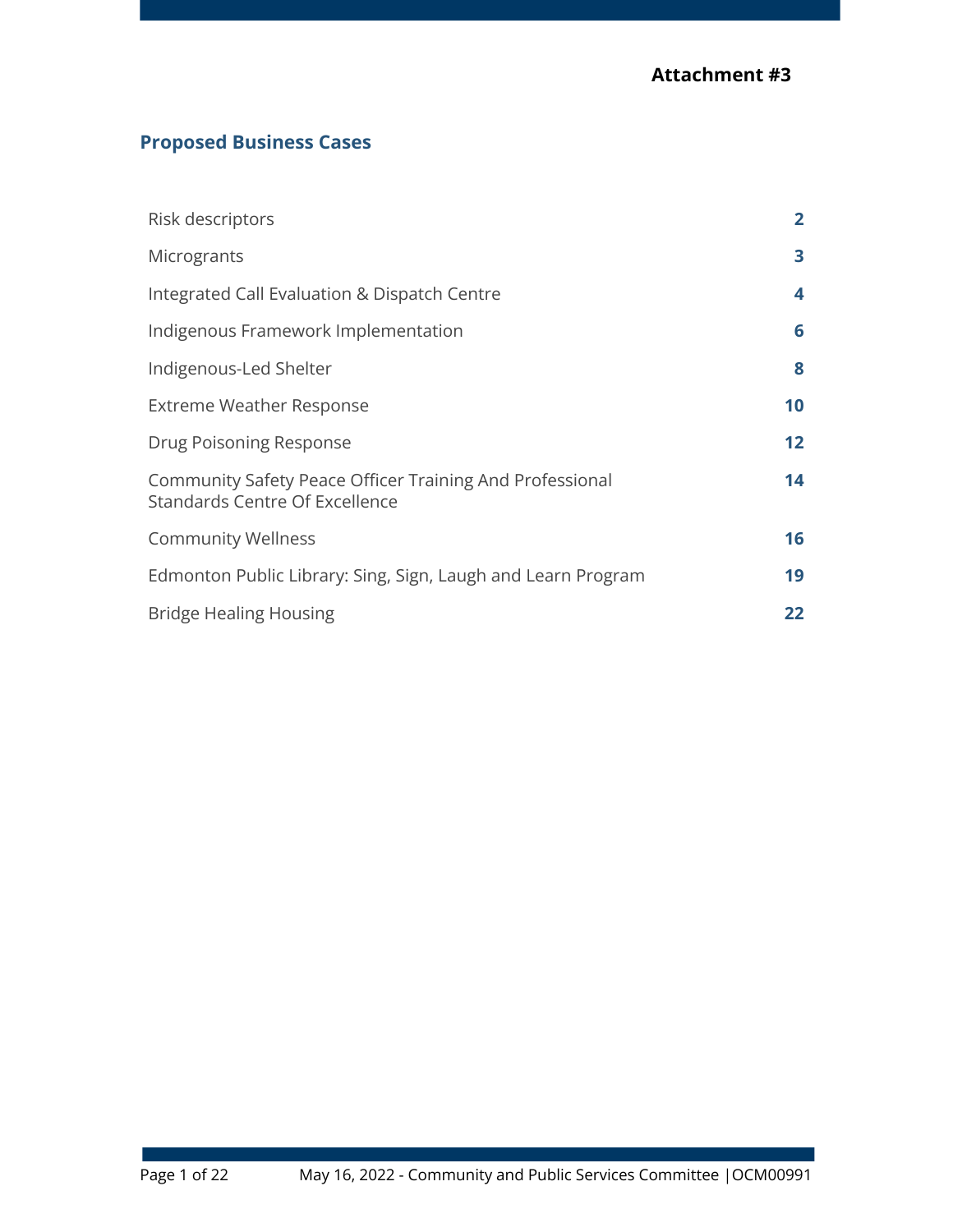## **Risk Descriptors**

| <b>Impact</b>     | <b>Description</b>                                                                                                             |
|-------------------|--------------------------------------------------------------------------------------------------------------------------------|
| <b>Minor</b>      | Noticeable disruption to results; manageable                                                                                   |
| <b>Moderate</b>   | Material deterioration in results; a concern; may not be acceptable;<br>management response would be considered                |
| <b>Major</b>      | Significant deterioration in results; not acceptable; management response<br>required                                          |
| <b>Severe</b>     | Fundamental threat to operating results; immediate senior management<br>attention                                              |
| <b>Worst Case</b> | Results threaten survival of program area in current form, potentially<br>full-time senior management response until resolved. |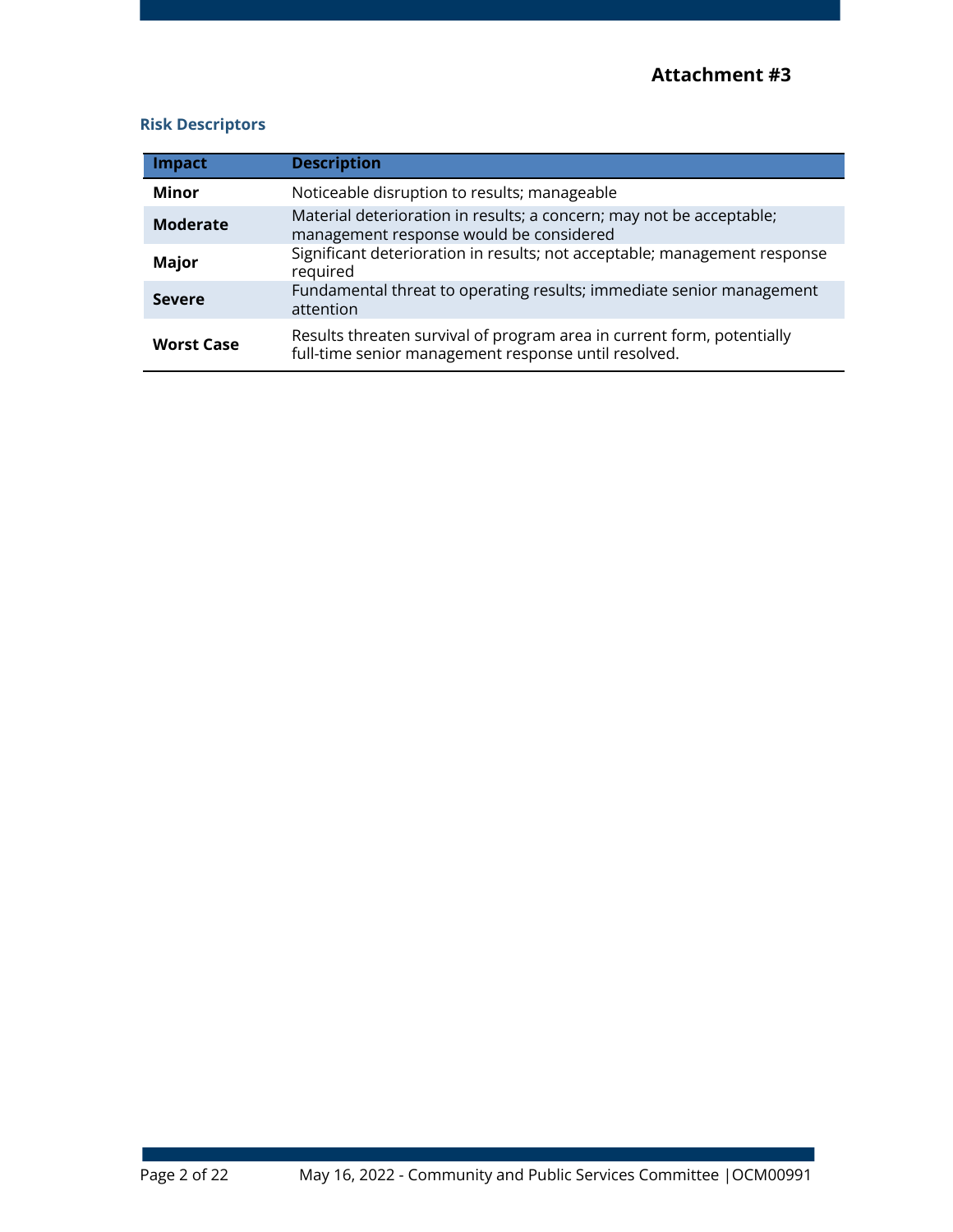# **MICROGRANTS**

## **Pillars: All**

## **RESULTS TO BE ACHIEVED:**

## **Incremental Outcomes (TBD up to S1.550 million one-time operating required)**

This is the most likely use of the Microgrant funding:

- Short term outcomes
	- Address emergent or urgent needs
	- Allow nimbleness in addressing small windows of opportunities
	- Aligned with principles in CSWB Strategy
	- Further the progress in any pillar

## **Moderate Outcomes (TBD up to S1.550 million one-time operating required)**

This is a less likely use of the Microgrant funding:

- Medium term outcomes
	- Single or multi-year but not indefinite ongoing commitments (two years at \$20,000 for example)
	- Aligned with principles in CSWB Strategy
	- Further the progress in any pillar

Note: This business case request is **\$1.550 million total**, however due to the nature of the grant program any split between Incremental and Moderate Outcomes is not yet known.

#### **DESCRIPTION**

Microgrants are meant to respond to emergent needs or opportunities and will be managed through the Office of the City Manager through a streamlined process. Grant funding is not intended to be an ongoing source of funding or programming, though finite multi-year opportunities may be considered. Administration of these grants is expected to be nimble in order to maximize short term opportunities with broad funding and the criteria, within the confines of the CSWB Strategy and the principles in particular.

## **JUSTIFICATION**

Microgrants are not intended to replace traditional funding mechanisms but are meant to enhance work in the Community Safety and Well-being space. These grants will be either opportunistic where the window of opportunity is small or based on urgent and emergent needs where a longer administrative process may delay the delivery of services or programs.

Supporting Data/Measures/Indicators for the Insight:

● Intended outcomes for each grant will be tracked and reported on and where possible measurement of the impact of the grant will be recorded.

| <b>Impact on Citizens</b> | <b>Impact on Corporation</b> | <b>Reputational Risk</b> |
|---------------------------|------------------------------|--------------------------|
| <b>MINOR</b>              | <b>MINOR</b>                 | <b>MINOR</b>             |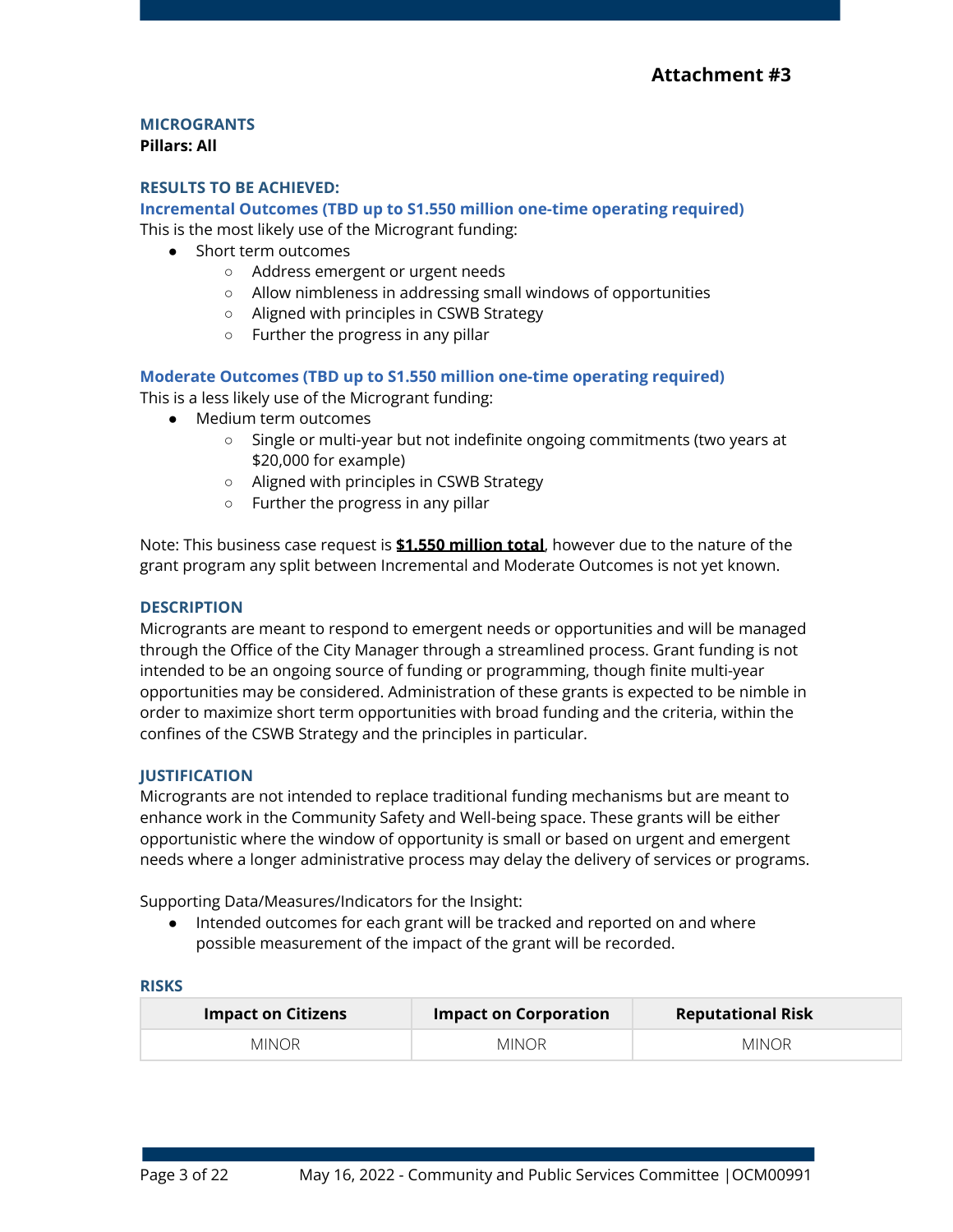## **INTEGRATED CALL EVALUATION AND DISPATCH CENTRE**

**Pillars:** Crime Prevention and Crisis Intervention; Equitable Policies, Procedures, Standards and Guidelines

#### **RESULTS TO BE ACHIEVED:**

## **Transformational Outcomes (\$1.5 million initial operating costs + \$2.055 million/year ongoing required)**

While providing 24/7 dispatch services the outcomes are:

- System Outcomes
	- Appropriate Resource Allocation
	- Reduced number of times clients with complex needs require access to emergency services
	- Interorganizational Dependency
- Community Outcomes
	- Improved Citizen quality of life
	- Improved Customer Services and Quality of Care

#### **DESCRIPTION**

A joint dispatch centre aligns emergency services and various partner agencies toward collective outcomes. Specifically the building of an integrated call evaluation and dispatch system that addresses general enhancement of the service to the public, particularly, requests for service with an addiction, mental health or social services component. Funding the request will provide for:

- 1. An executive director to lead the dispatch centre and work with the necessary community partners
- 2. A project manager to lead the development of processes and governance structures in order to make the initiative successful
- 3. Sixteen staff/team members to work in the centre and answer the calls/direct resources

#### **JUSTIFICATION**

The goal for the integrated Call evaluation and dispatch system is "To eliminate barriers, increase understanding and engagement by stakeholders, and move the response from a traditional emergency response of Police, Fire, and EMS toward an integrated continuum of response". Through a comprehensive and iterative process of interviews, workshops, literature review and two working papers, the objectives of the system were defined - these are a system that must be scalable, sustainable, interoperable and measurable.

To be successful, the right partners need to be involved and identifiable outcomes and accountability must exist across the board. All of the partners involved will have a responsibility to track the value of this work and share data to ensure effective intake, response and post-response. Moving away from a siloed approach will allow the achievement of the stated outcomes.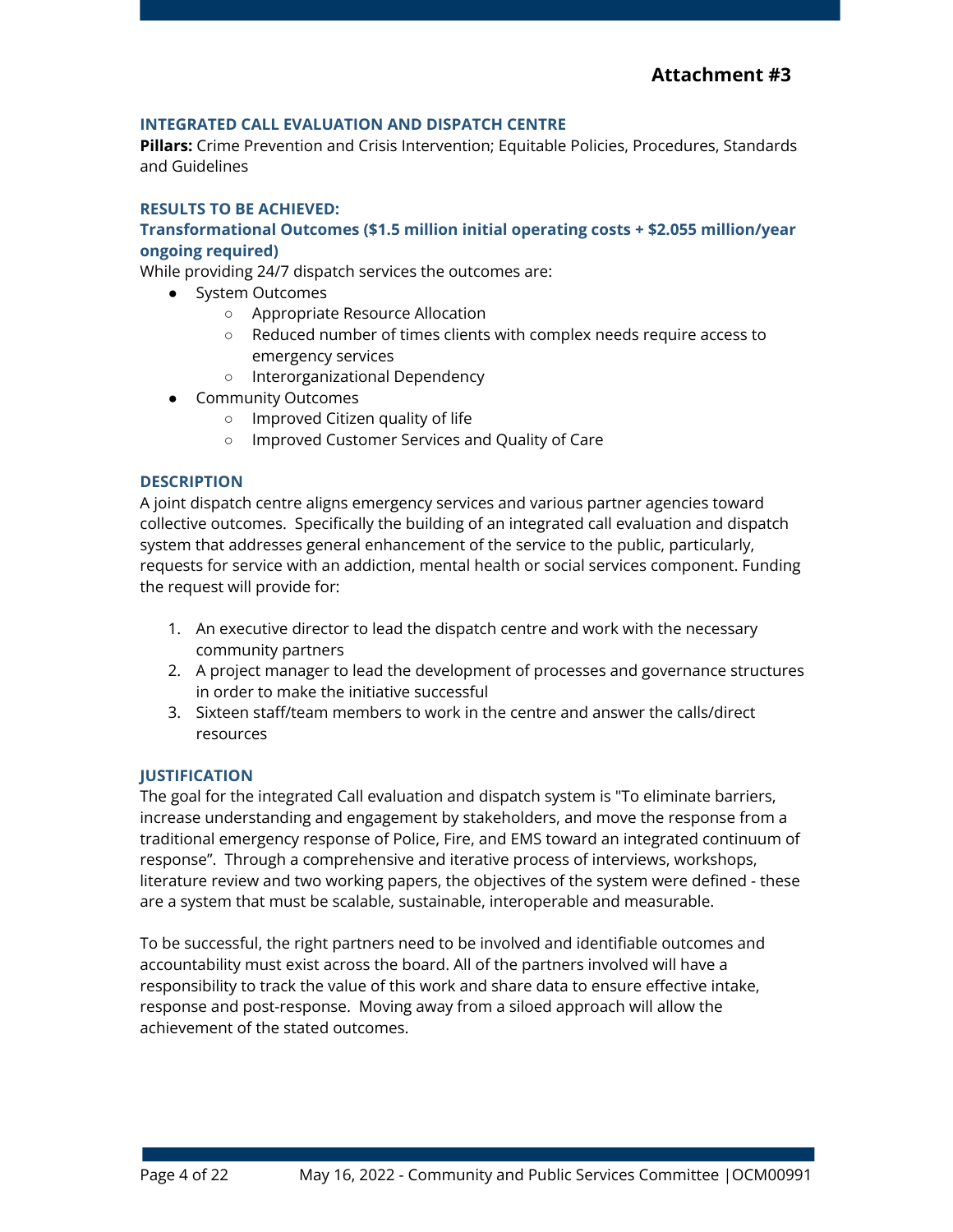Supporting Data/Measures/Indicators for the Insight:

- Edmontonians receive a timely and correct response on the first call Number of repeat calls for services from clients with complex needs
- Edmontonians receive consistent service through all intake lines Number of clients satisfied with the level of customer service
- Provincial legislation requires emergency services contacted through 911 require that 90 per cent of the time the caller's location, phone number and which organization (service) they to be transferred to be evaluated within 60 seconds.

| <b>Impact on Edmontonians</b> | Impact on Corporation | <b>Reputational Risk</b> |
|-------------------------------|-----------------------|--------------------------|
| MODERATE                      | <b>MINOR</b>          | MODERATE                 |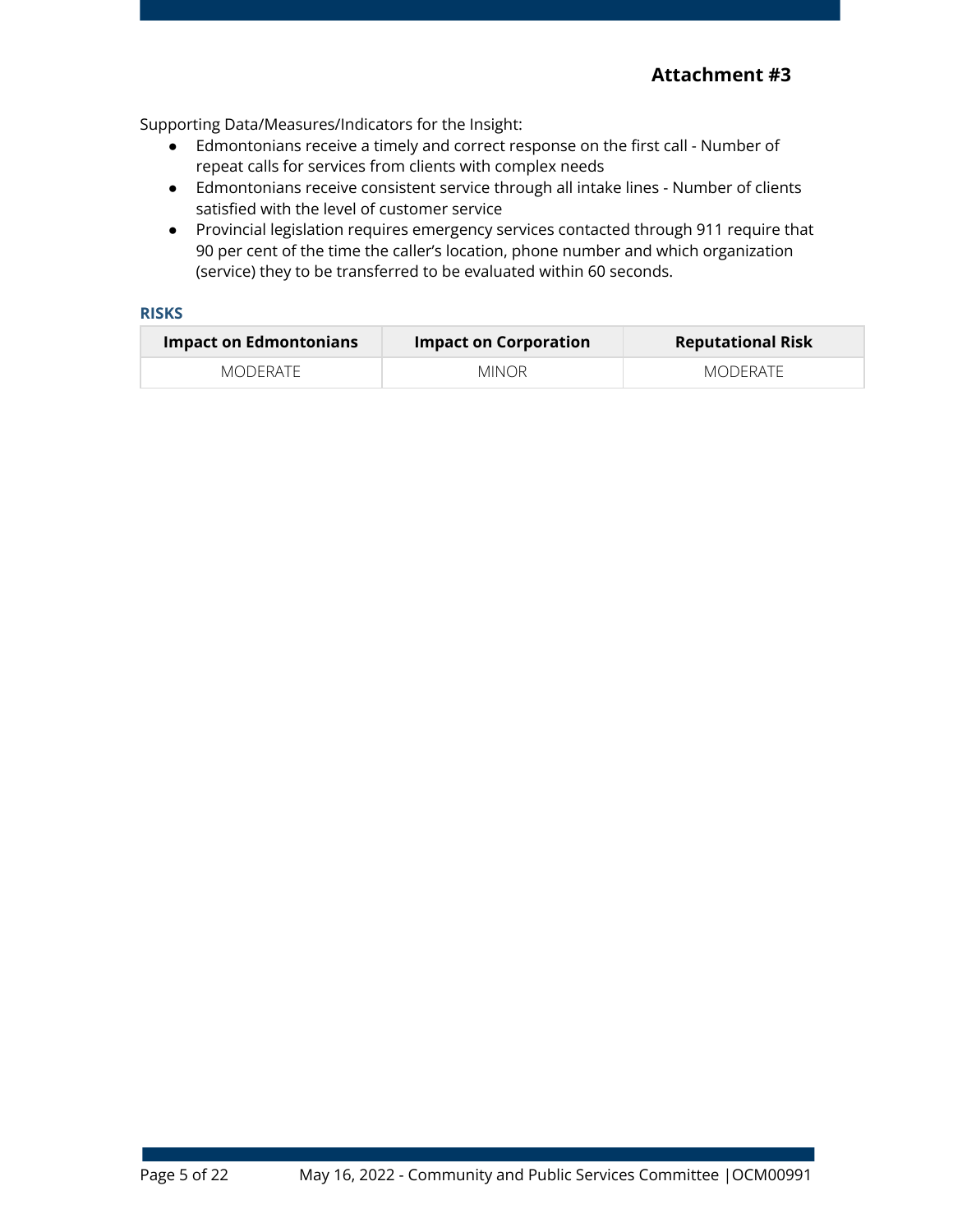## **INDIGENOUS FRAMEWORK IMPLEMENTATION**

**Pillar:** Reconciliation

## **RESULTS TO BE ACHIEVED:**

#### **Incremental Outcomes (Investment Required: Current State, No Investment)**

● Currently there is no funding allocated to the Indigenous Framework Implementation. Each department will be responsible for resourcing the framework accordingly from existing budgets.

#### **Moderate Outcomes (\$811,000/yr ongoing required)**

- This investment will allow an additional **2.0 FTEs** in the Indigenous Relations office to support the implementation of the Indigenous Framework across the corporation with two subject matter experts that can support the implementation of each department's action plan (and fulfill the corporate action plan).
- In collaboration with the City Manager's Office Senior Executive Advisor:
	- The investment of **3.0 FTEs** for the Indigenous Relations Office in Social Development will provide the human resources to move forward on the Truth and Reconciliation and the Missing and Murdered Indigenous Women and Girls Municipal Responses.
	- The investment of **1.0 FTE** for the Indigenous Relations Office in Social Development will provide additional support for the actions related to community spaces and intergovernmental work. In particular, this position will support project management related to Urban Reserves, a profile expected to only expand over the coming years.
	- $\circ$  Currently, this work is not resourced in the IRO, with a small operational team, to manage and meaningfully achieve these outcomes this work needs additional human resources.
- The investment of **1.0 FTE** for the Community Standards and Neighbourhood branch to implement a branch action plan for the Indigenous Framework including trauma-informed reconciliation opportunities between enforcement and the communities they impact.

#### **Transformational Outcomes (Investment Required: TBD)**

- Reconciliation is a transformative goal in the City Plan and ConnectEdmonton. Human resources will allow us to begin actioning this work, but additional funding for programming and investments both across the city and in the community will lead to transformative change. Separate motions are expected to fully fund and resource the following plans in order to achieve the actions and outcomes as outlined in the reports to council:
	- Truth and Reconciliation Municipal Response
	- Missing and Murdered Indigenous Women and Girls Municipal Response

#### **DESCRIPTION**

The three elements of the Framework (guiding principles, four roles and seven commitments) are meant to guide City staff on their learning journeys of reconciliation and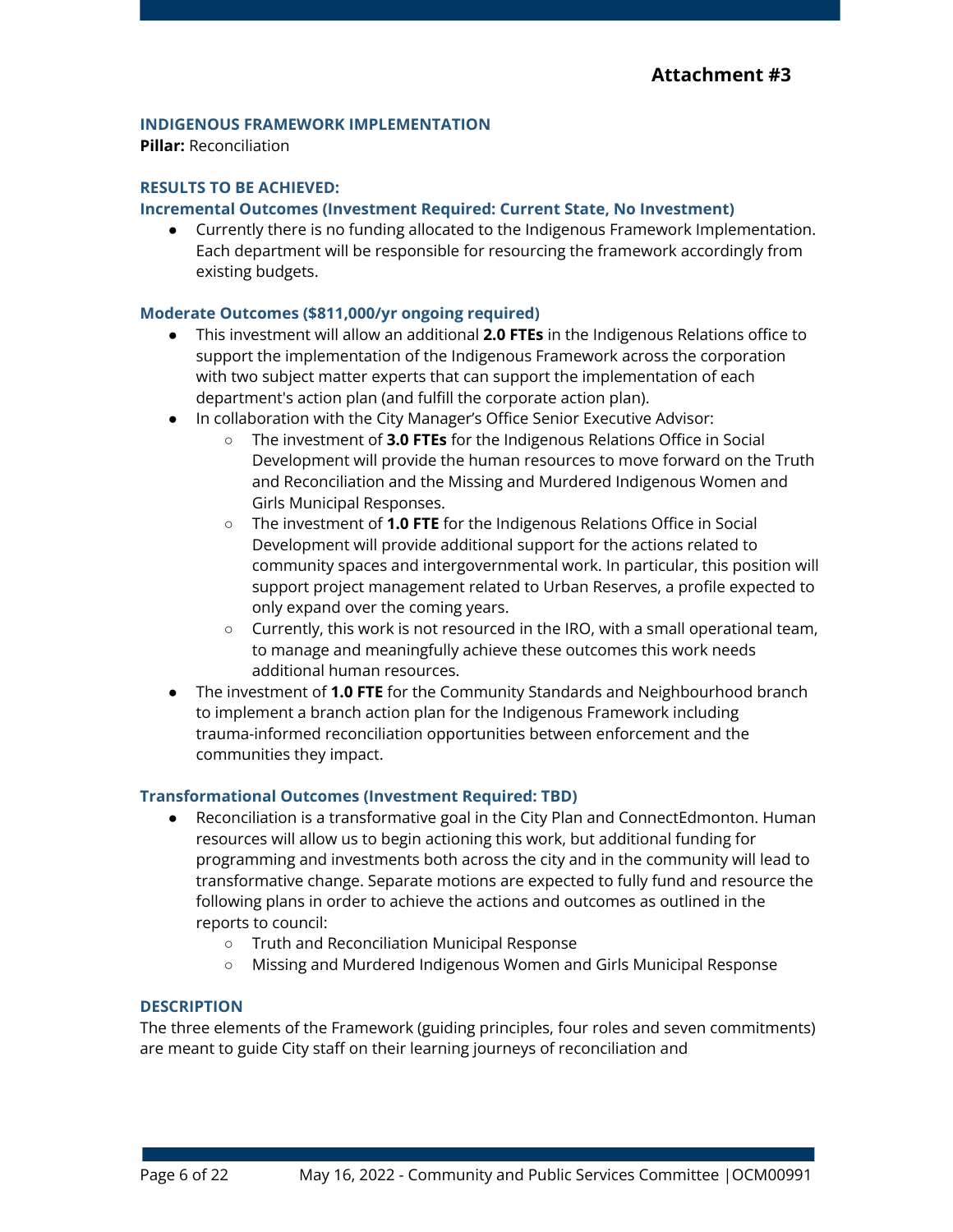relationship-building with Indigenous communities. The framework and its actions are part of the city's commitment to reconciliation. Included in this, is addressing the municipal role in the Truth and Reconciliation Calls to Action and the Missing and Murdered Indigenous Women and Girls Calls for Justice. Throughout this year, Council will learn about these responses and the proposed actions the city can take to repair and build relationships with Indigenous communities in Edmonton. Investment in these positions will significantly increase the Indigenous Relations Office's (and the corporation's) ability to respond to these action plans in meaningful ways while still continuing the ongoing community and economic development work already underway in the office.

## **JUSTIFICATION**

Endorsed by City Council in February 2021, the Indigenous Framework is the foundation for how the City of Edmonton can best support and build strong relationships with Indigenous Peoples. Developed with the guidance of Elders, the Indigenous Framework is the City's commitment to the journey of reconciliation and sets our accountability to increase relationship-building capacities with Indigenous peoples in Edmonton. The City needs to resource the work internally to advance the municipal actions we have committed to. The growth of this portfolio has increased dramatically and yet resourcing has only reduced over the past number of years.

Supporting Data/Measures/Indicators for the Insight (sources & more info in notes)

- 2016 federal census indicated that there were 76,205 Indigenous peoples living in Edmonton, which was the second-largest urban Indigenous population in Canada
- According to EndPovertyEdmonton, 40 percent of Indigenous residents in Edmonton live in poverty and have a median income of only two-thirds that of non-Indigenous.
- Administration found 120 calls for justice directed at municipalities within The Final Report of the National Inquiry into Missing and Murdered Indigenous Women and Girls

| <b>Impact on Edmontonians</b> | <b>Impact on Corporation</b> | <b>Reputational Risk</b> |
|-------------------------------|------------------------------|--------------------------|
| MODERATE                      | MODERATE                     | <b>MINOR</b>             |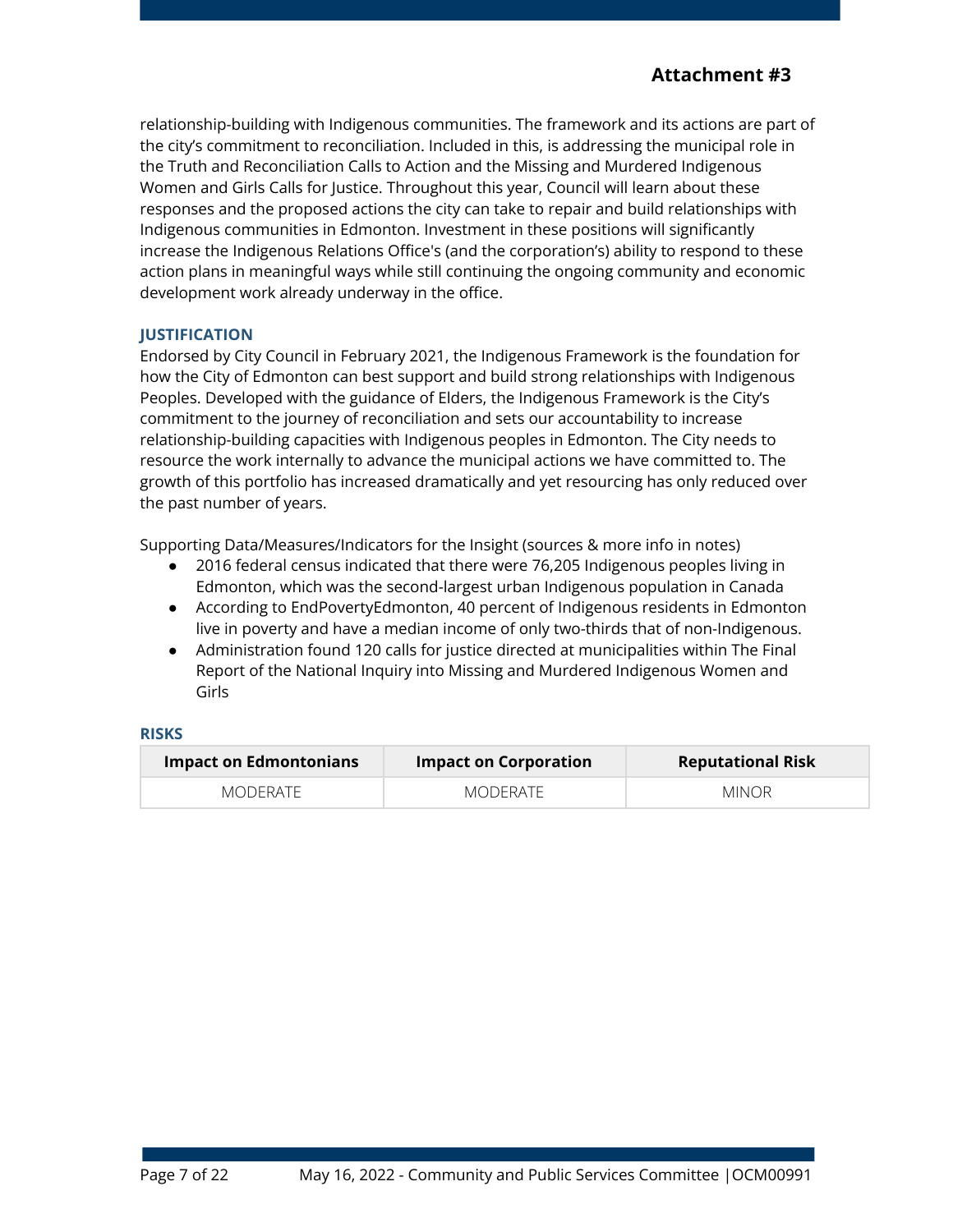## **INDIGENOUS-LED SHELTER**

**Pillar:** Reconciliation; Pathways In and Out of Poverty

## **RESULTS TO BE ACHIEVED:**

## **Incremental Outcomes (\$1 million one-time Capital required)**

- Initiate a City funded capital project to advance planning to the Project Development and Delivery Model Checkpoint #2.
- Working with Indigenous-led community partners, develop the project scope and outcomes and complete a functional program and a site location analysis. Together, these deliverables would inform next steps for design and delivery of the facility, including budget and schedule estimates.

## **Transformational Outcomes (Investment Required in Operating and Capital is to be determined )**

- Creation of an effective pathway out of homelessness for Indigenous individuals experiencing homelessness that are not well served by the existing emergency shelter system
- Increased capacity and services offered by the Indigenous operator
- Overall emergency shelter capacity in Edmonton will increase (30-50 spaces)
- Improved housing outcomes, reducing the number of Indigenous people experiencing homelessness
- Access to culturally appropriate supports for Indigenous people experiencing homelesses, in alignment with the City's commitments through the Indigenous Framework, Truth & Reconciliation (TRC), Missing and Murdered Indigenous Women (MMIWG) and Girls and the United Nations Declaration on the Rights of Indigenous People (UNDRIP).

## **DESCRIPTION**

Administration has been directed to develop options for an Indigenous-led shelter that will work to provide a pathway to permanent housing for Indigenous people experiencing homelessness. Ensuring Indigenous women have increased access to culturally appropriate emergency shelters was identified as a call to action in the MMIWG report, and will support the City's commitment to the Truth and Reconciliation Commission's Calls to Action. Canada Mortgage and Housing Corporation (CMHC) recently announced a call for proposals for an Indigenous-led shelter. The City hopes to work with Indigenous Services Canada and Indigenous-led community partners to leverage this opportunity. The City is currently engaging with Indigenous stakeholders to gather feedback on increasing Indigenous led shelter, housing and programming in Edmonton.

One time capital costs will be required to establish the shelter, and are dependent upon the desired built form and operating model, which are both unknown at this time.

## **JUSTIFICATION**

Indigenous peoples continue to be disproportionately represented among people experiencing homelessness, due to various factors including lack of access to safe, affordable,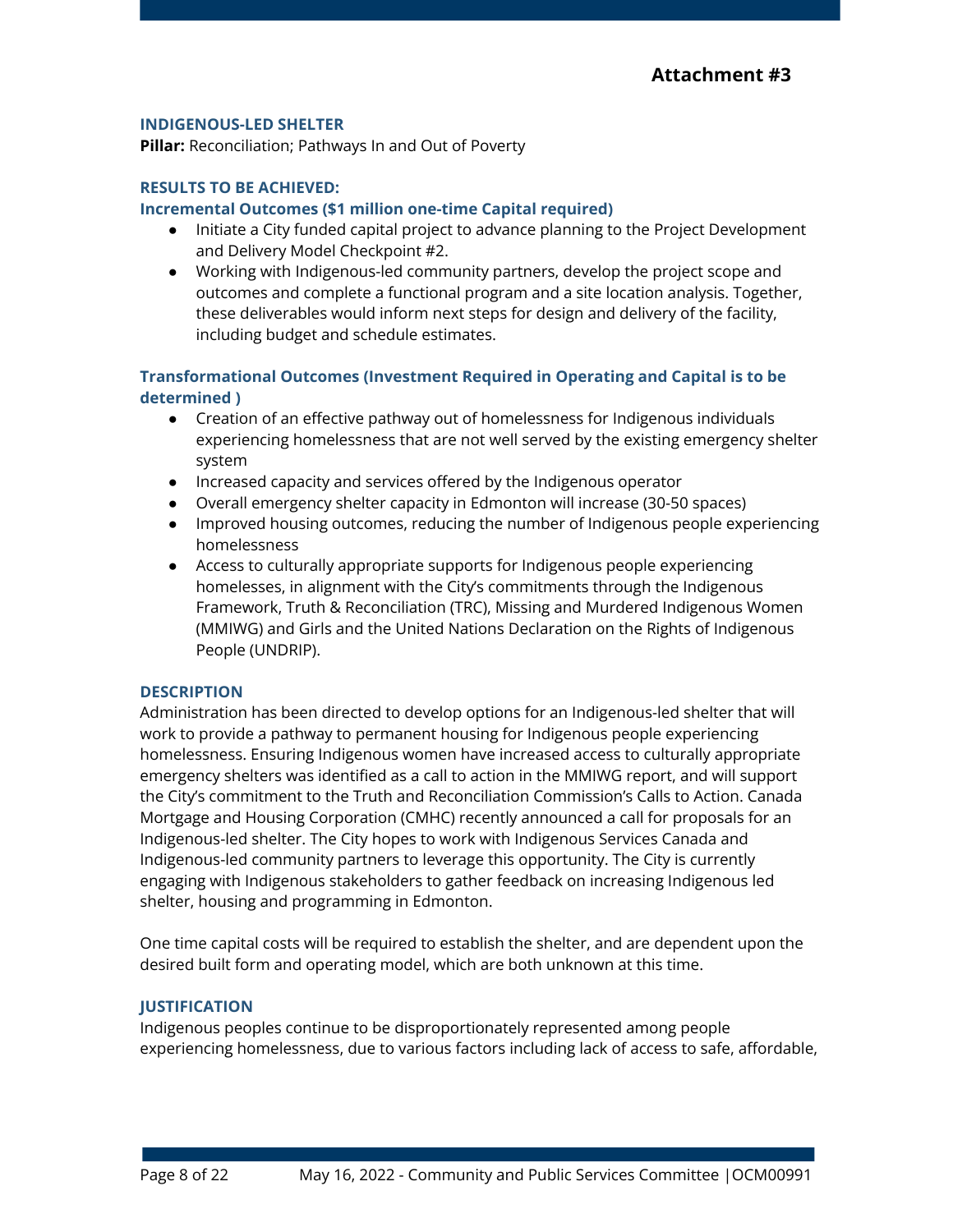and culturally appropriate housing, and experiences of systemic racism and discrimination. The COVID-19 pandemic has exacerbated the housing challenges, increasing the number of people falling into homelessness. The majority of available emergency shelter services present barriers to access for Indigenous peoples, especially those with historic or intergenerational trauma or complex health needs. Indigenous people experiencing homelessness are also more likely to sleep outside than their non-Indigenous counterparts.

Unsheltered homelessness has been increasing in Edmonton over the last seven years. In 2018 Administration commissioned OrgCode Consulting to report on the increasing number of people sleeping outside. In this report, lack of culturally appropriate emergency shelter options in Edmonton was noted as a barrier to accessing emergency shelter. It is critical to acknowledge and provide appropriate resources regarding the unique experiences of Indigenous people with culture and racial identity within the homeless population to create community support and a sense of belonging, and address the spiritual connection and mental health needs. An Indigenous-led shelter would be best situated to provide a bridge for Indigenous individuals to (re)connect with their culture and support individuals on their journey out homelessness. As such, cultural support is a crucial service as it addresses the physical, mental, emotional, and spiritual aspects of humans. In particular, it welcomes Indigenous people to have a place to feel connected with their identity, spirituality, customs, ceremonies, medicine, and language. Lastly, having cultural support available honours Truth and Reconciliation, and demonstrates to the First People of this land that having their basic needs met includes having access to their cultural practices with no barriers.

Supporting Data/ Measures/ Indicators:

- Edmonton's homeless population as of March 2022 is 3,050 and in December 2019 was 1,350.
- More than 60 per cent of Edmonton's homeless population are Indigenous, despite making up only 5 per cent of Edmonton's total population.
- Between 800-900 people are estimated to be sleeping outside on any given night.
- More than 80 per cent of those who received Housing First remained housed after the first year.

| Impact on Edmontonians | <b>Impact on Corporation</b> | <b>Reputational Risk</b> |
|------------------------|------------------------------|--------------------------|
| MODERATE               | MODERATE                     | MINOR                    |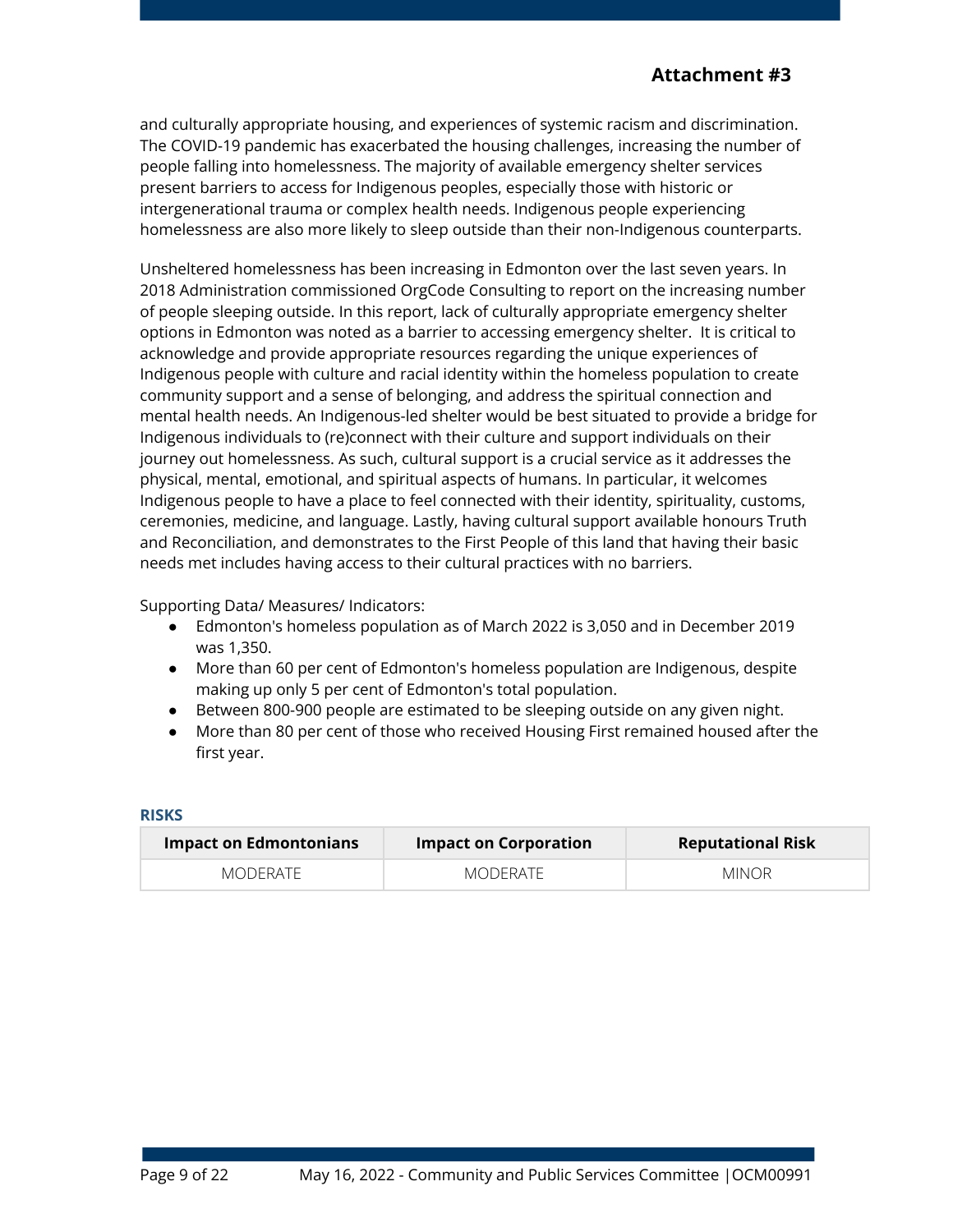#### **EXTREME WEATHER RESPONSE**

**Pillar:** Safe and Inclusive Spaces (Primary), Pathways In and Out of Poverty; Equitable Policies, Procedures, Standards and Guidelines;

## **RESULTS TO BE ACHIEVED:**

#### **Incremental Outcomes:**

- City Policy C620 will continue to be implemented, adapting to emergent conditions and needs, with costs absorbed by various relevant City budgets
- Sufficient services will be in place to protect vulnerable Edmontonians during extreme cold periods only through a coordinated response involving homeless serving agencies, supplemented by City supports

#### **Moderate Outcomes (\$1 million/yr ongoing required)**

- Sufficient services will be in place to protect vulnerable Edmontonians during extreme cold periods only through a coordinated response involving homeless serving agencies, supplemented by additional City supports
- As a result of a dedicated budget for extreme weather responses:
	- Improved annual planning will be enabled
	- City services will not experience reductions in service levels due to diversion of resources for emergent extreme weather conditions (e.g. Peace Officers, ETS, City facilities, etc.)

#### **Transformational Outcomes (Up to \$12 million/yr ongoing required)**

In addition to the moderate outcomes above:

- A consistent, reliable, and scalable emergency shelter that adheres to the City's Minimum Emergency Shelter Standards will be available throughout the winter months, and for all extreme weather conditions that may arise throughout the year
- Overall emergency shelter capacity in Edmonton will increase and the risk of harm to vulnerable Edmontonians due to exposure and other hazards associated with inadequate access to shelter will significantly decrease
- Improved housing outcomes will be enabled, reducing the number of people experiencing homelessness
- Long term and proactive planning will be enabled

#### **DESCRIPTION**

City Policy C620 - Supporting Vulnerable People During Extreme Weather was approved by City Council in 2019, with the goal of ensuring a "systematic response to Extreme Weather Conditions in order to safeguard the health and lives of Edmontonians who are Vulnerable People." The City's role in this response is to supplement and support the existing community-wide response, work closely with Sector Emergency Response (led by Homeward Trust) and the Government of Alberta to ensure sufficient services are in place to protect vulnerable Edmontonians from extreme weather hazards. The response is triggered by:

- A weather warning being issued;
- Emergency shelter services are at or above 90 percent capacity; and
- A decision is made to implement an extreme weather protocol by a body composed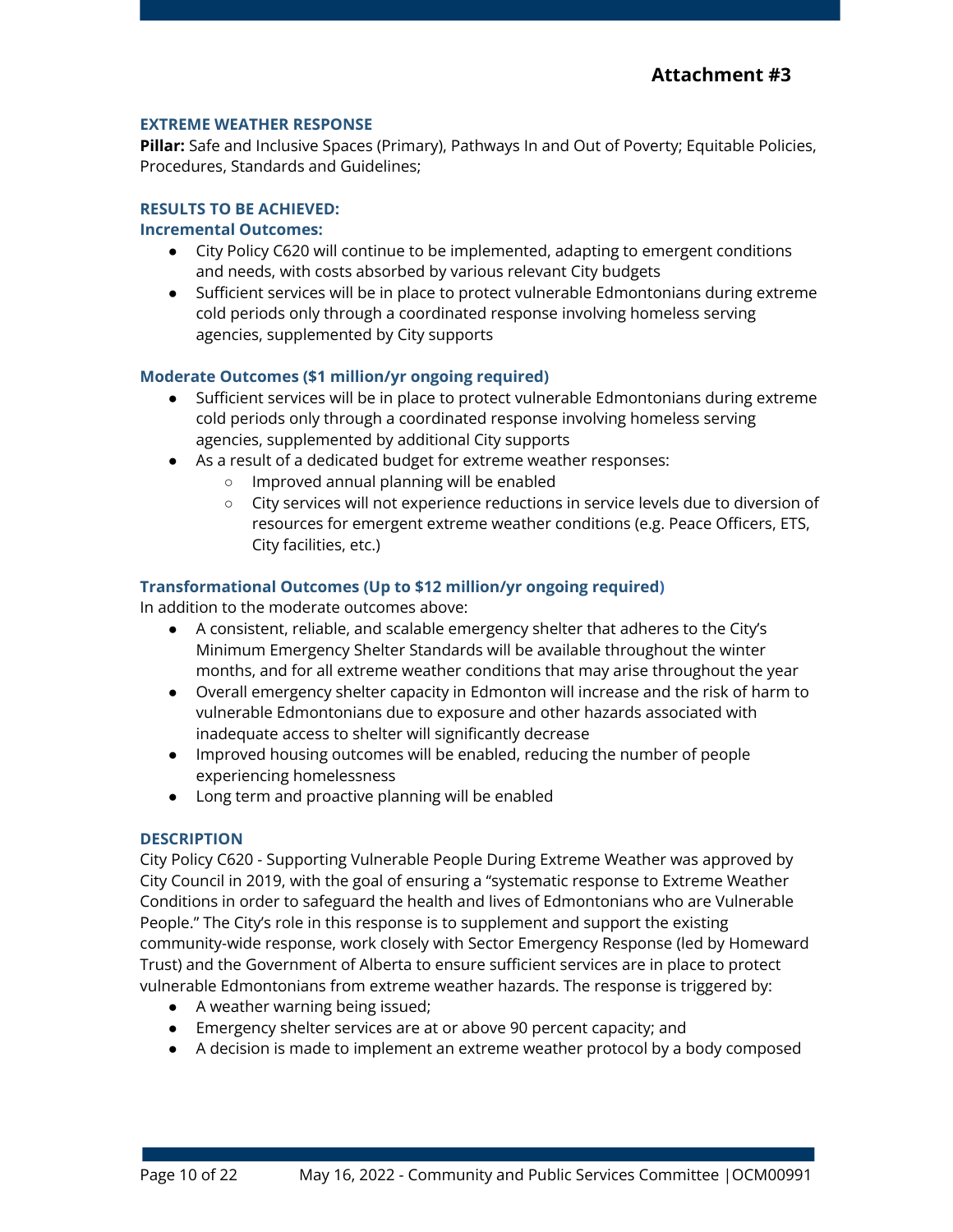of representatives from Homeward Trust Edmonton, City of Edmonton and shelter organizations.

Typically, there are three circumstances that would require a response: extreme cold, extreme heat, and extremely poor air quality. Providing sufficient shelter is paramount in extreme cold and poor air quality conditions in order to safeguard the health and well being of vulnerable Edmontonians. In extreme heat conditions, the provision of water and at least temporary reprieve from poor air quality and heat are the most important responses. Transportation is key for all types of extreme weather conditions, to ensure vulnerable populations are able to get to critical services.

## **JUSTIFICATION**

The critical need to be prepared for emergency responses in extreme weather conditions is driven by the increasing effects of climate change on Edmonton's environmental conditions. In addition, pandemic pressures over the past two years have resulted in drastic increases in the number of vulnerable people that might be at risk during extreme weather, in particular people experiencing homelessness.

City Policy C620 requires the City to provide the supplemental actions needed to ensure the health and well-being of vulnerable people during extreme weather conditions. The increased demand for services associated with the growth of homelessness over the past two years has meant that shelters are regularly operating near capacity, which increases the likelihood that the City's response will be needed to assure safety. Continued planning and coordination with homeless serving agencies and the provincial government will be needed to effectively implement Policy C620 and provide the services that the most vulnerable Edmontonians rely upon when trying to survive the hazards and harms resulting from emergent extreme weather conditions.

Supporting Data/Measures/Indicators:

- Local shelters need at least 1,200 beds to adequately address the need through the winter.
- This past winter an average of 985 clients accessed shelter each night, with the need exceeding 1,100 beds during extreme cold events.
- Edmonton currently has only 634 permanently funded shelter beds.
- Current projections indicate that by the 2050's Edmonton has a 50 per cent likelihood to have five consecutive days below 30 degrees and 100 per cent chance of 5 consecutive days of extreme heat.

| <b>Impact on Edmontonians</b> | <b>Impact on Corporation</b> | <b>Reputational Risk</b> |
|-------------------------------|------------------------------|--------------------------|
| MODERATE                      | <b>MINOR</b>                 | MODERATE                 |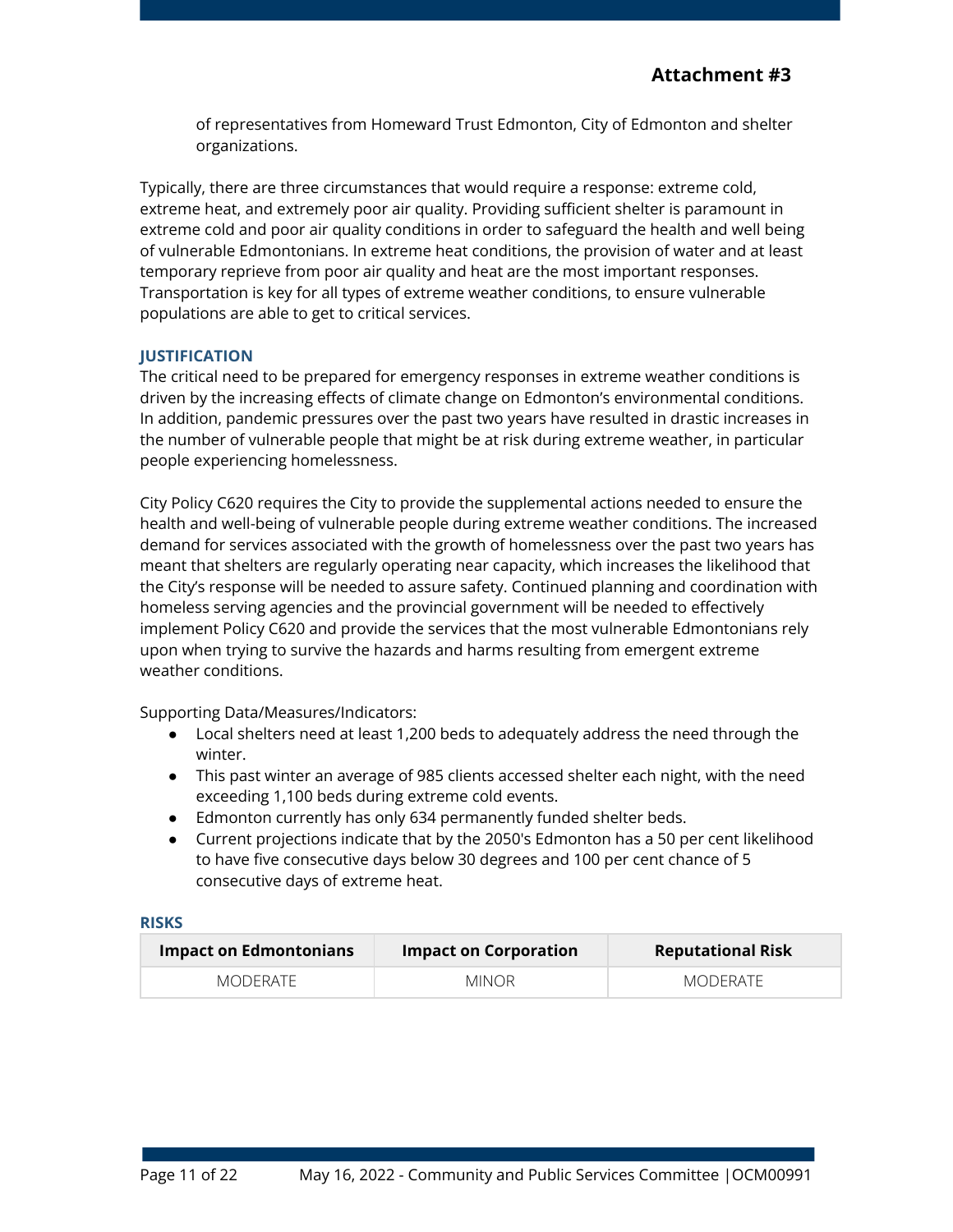# **Drug Poisoning Response**

**Pillar:** Well-Being

## <span id="page-11-0"></span>**RESULTS TO BE ACHIEVED: Incremental Outcomes (Investment Required: \$25,000/yr one time)**

- In partnership with the Community Liaison Committee: Partners in Drug Poisoning Prevention, Administration will collaboratively implement activities that have been identified as a priority, this may include activities such as:
	- Enhancing education and awareness efforts regarding drug poisoning
	- Increasing the supply of NARCAN in the community
	- Engagement of people with lived and living experience
- Will enhance some of the key areas of work to prevent drug poisoning in Edmonton.

## **Moderate Outcomes (Investment Required: \$400,000/yr ongoing required for FTE, Program Dollars & NARCAN- Will be reviewed and potentially brought forward forward for the 2023-2036 budget pending direction from City Council)**

- Increase the resources at the disposal of the Social Development branch to dedicate staff to the systems coordination role, bringing together key stakeholders and partners to respond to the crisis.
- Increase the resources at the disposal of the Social Development Branch to fund initiatives, educational campaigns and community-led work to address the drug poisoning crisis.

## **DESCRIPTION**

There is a need to coordinate with partners to continue to respond to the evolving crisis around drug poisonings. The City of Edmonton currently coordinates the Community Liaison Committee (Partners in Drug Poisoning Prevention). The committee meets monthly and consists of key stakeholders and community organisations. The Social Development branch allocates 0.75 of an FTE to this work currently, with no program budget or ability to fund any expenses (such as educational campaigns, NARCAN supplies or otherwise). Administration is recommending an incremental investment at this time, pending direction from Council on outstanding motions.

Moving forward, an investment of \$400,000 per year will enable Social Development to hire a Full-time FTE to manage this file and continue the coordination of partners. It will also give Social Development and Community Standards and Neighbourhoods access to program dollars that can fund key activities and responses to the drug poisoning crisis including:

- Supply of NARCAN for peace officers
- Provide funding and support to local harm reduction efforts.
- Operating funds for the Community Liaison Committee: Partners in Drug Poisoning Prevention to implement activities they identify as a priority.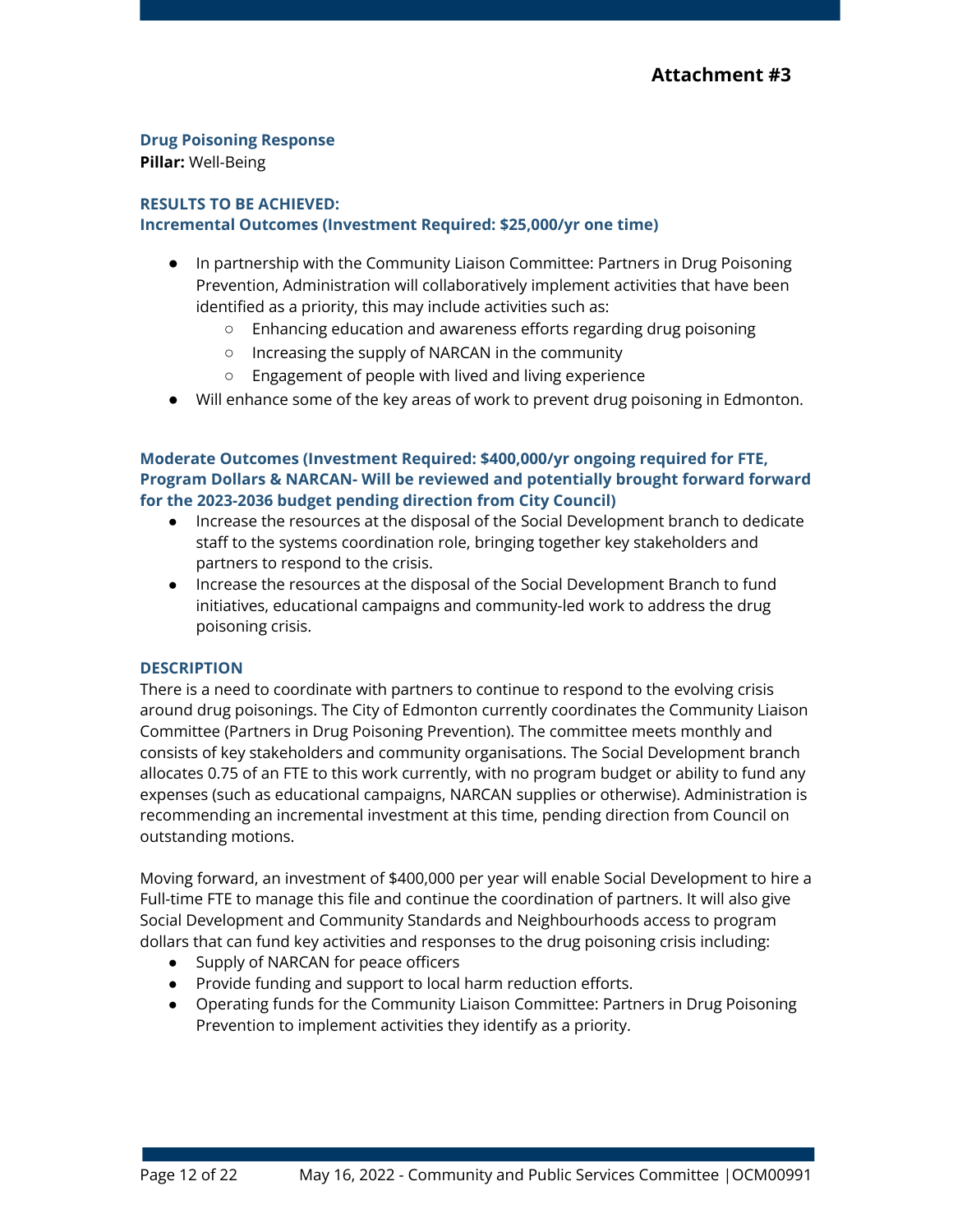- Expanding the availability of projects such as the Addictions Don't Discriminate Exhibit.
- Education and awareness efforts.
- Research and analysis support on issues related to the drug poisoning crisis.
- Funds to support the engagement of people with lived and living experience.

Note: The City of Edmonton is a collaborating partner in a project entitled *Preventing Drug Poisoning in Edmonton: Neighbourhood outreach and public education/awareness campaign* which was recently funded through the Substance Use and Addiction Program (SUAP) with Health Canada. This work will occur between April 2022 and March 2023 and would supplement the activities listed above.

## **Upcoming Motion (Potential Impacts):**

Council has made a motion around decriminalization and an additional motion on 'drug checking'. Pending the results of these motions and the direction from Council resources may be required to support a response.

## **JUSTIFICATION**

The drug poisoning crisis, primarily fueled by opioid-related overdoses, is having a devastating effect on Edmonton and its communities. Acute deaths have nearly doubled over the last few years and show no signs of easing. COVID-19 has led to an increase in the toxicity of the drug supply, which is significantly contributing to the number of poisonings we are seeing today. Public health measures during COVID-19also contributed to higher risk for people using substances through behaviours such as using alone and a limitation in the services and supports that were available.

Supporting Data/Measures/Indicators for the Insight

- In 2021, 1,750 Albertans (including 618 Edmontonians) died from drug poisoning making it the deadliest year on record.
- Between 2018 and 2021, on average, 64 per cent 74 per cent of overdose deaths happened in private Edmonton residences and 23 per cent in 2021 were in public.
- Pilot study in Vancouver in 2017 found that only 19 per cent of substances purchased as opioids in fact contained the expected substance and 88 per cent contained fentanyl.
- 12,830 reversals were self-reported between 2016-2019 in Alberta due to the use of naloxone kits. Due to this number being self-reported it is likely that the true number of reversals in the community is significantly higher.

| $\blacksquare$ Impact on Edmontonians $\blacksquare$ | <b>Impact on Corporation</b> | <b>Reputational Risk</b> |
|------------------------------------------------------|------------------------------|--------------------------|
| MODERATE                                             | <b>MINOR</b>                 | MODERATE                 |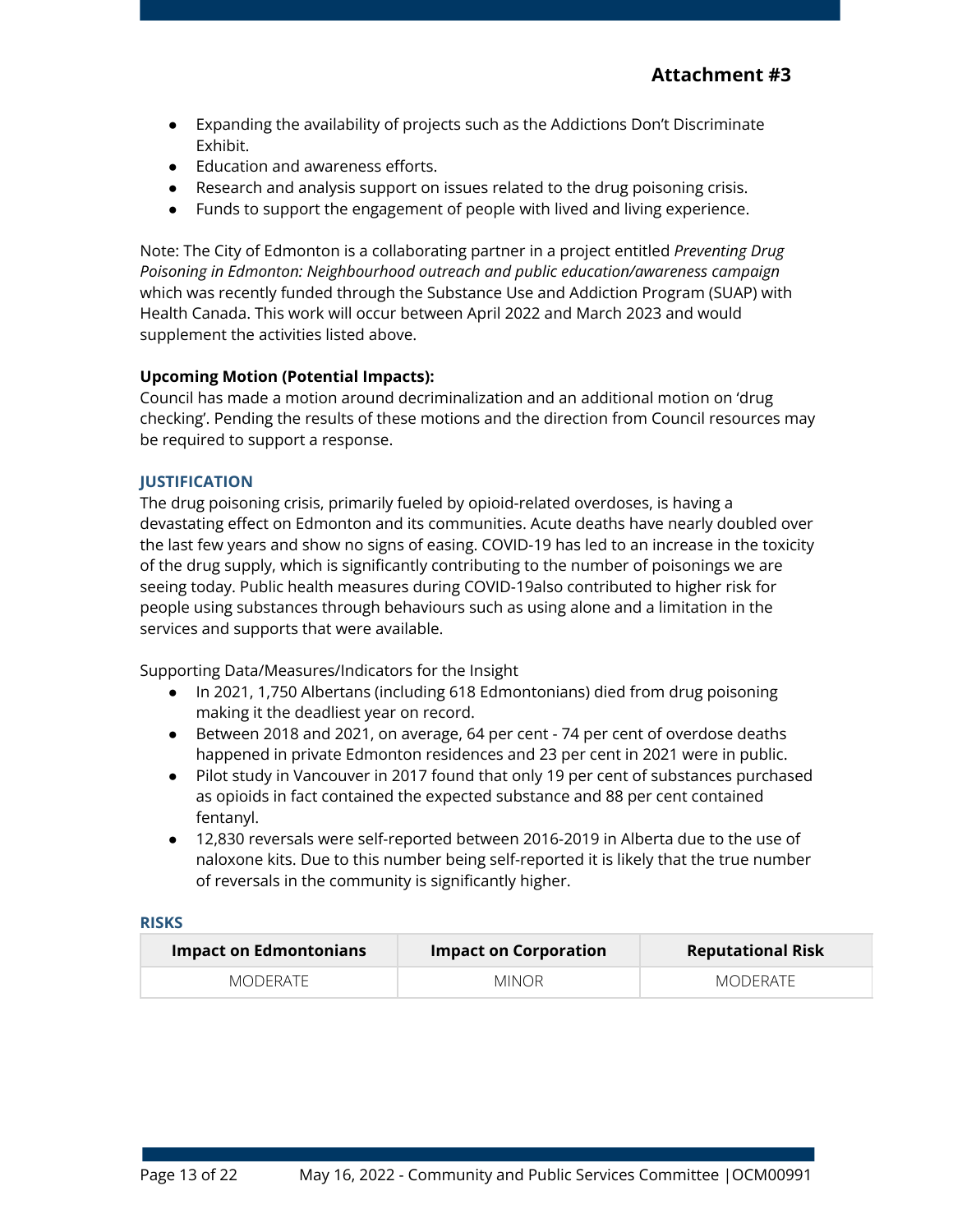## **COMMUNITY SAFETY PEACE OFFICER TRAINING AND PROFESSIONAL STANDARDS CENTRE OF EXCELLENCE**

**Pillar:** Equitable Policies, Procedures, Standards and Guidelines

## **RESULTS TO BE ACHIEVED:**

## **Incremental Outcomes (\$415,000/yr ongoing required)**

- Adding 2.5 FTE for creation of a centralized team focused on professional development and standards in Community Standards and Neighbourhoods
- Creation and maintenance of a dashboard for transparency in professional standards
- Internal evaluation or audit of the professional standards process
- Internal evaluation/audit of mandatory training requirements and funding allocation
- Embedded equity practices in professional standards and development for City enforcement officers
- Once the evaluation or audit is complete, the Community Standards and Neighbourhoods branch will reallocate resources to implement recommendations.
- Review, changes and additions to ongoing training standards, course refresher timelines and community-led training opportunities.
- Modernization of Administration's enforcement policies, procedures, standards and guidelines.
- Ensure full, transparent oversight of professional standards complaints investigations

## **Moderate Outcomes (Investment Required TBD)**

In addition to the incremental outcomes:

- External evaluation or audit of the professional standards process from different cultural perspectives
- External evaluation/audit of mandatory training requirements and funding allocation
- External evaluation of gaps in understanding of community that can be solved through training
- Allocation of funding to mandatory training and recertifications for City enforcement officers

## **Transformational Outcomes (Investment Required TBD)**

In addition to the moderate outcomes:

- Establishing a formal program that tailors training and professional standards in alignment with community and deployment models to support an appropriate, well-trained and compassionate response.
- Funding estimates are expected to be available after extensive planned engagement with community and stakeholders.

## **DESCRIPTION**

The CSWB report requires complaints and investigations against officers to be modernized and for enhancements in transparency. CSN will modernize the workforce through building a professional standards and subject matter specific training area for the branch. This area will oversee the peace officer professional standards investigations and policies, as well as the upkeep of their professional designations and re-certifications training. It will also own the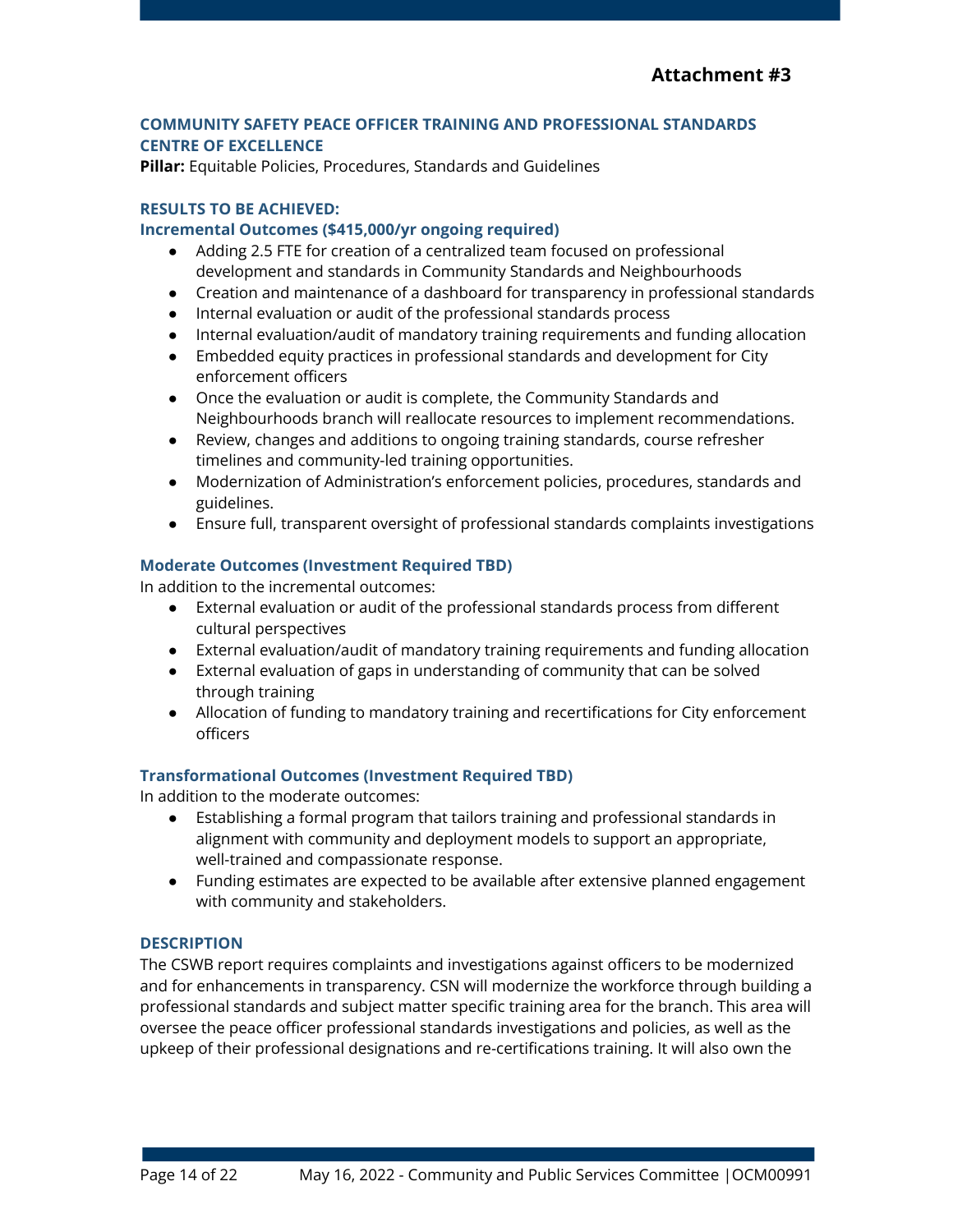CPOIP induction training for peace officers, as well as the schedule for branch-wide and section-specific training calendars. This office will allow the branch to move past legally-mandated training and create a calendar of training specific to community needs, including trauma-informed training, procedural justice, and crisis intervention. Although some of this work can be accomplished by reallocation within the branch, it will need additional budget asks to be fully realized. Also as requested by Council in 2021 - a public dashboard for Use of Force information will be available with information on complaints of service against City enforcement employees (no personal info shared). The complaints process against City enforcement employees will be audited then adapted for equity-related barriers.

## **JUSTIFICATION**

Trust is the foundation for the legitimacy of public institutions and a functioning democratic system. One of the ways municipal governments can build trust and accountability with communities is through the development of publicly-available performance dashboards. The CSWB Task Force recommended creating a public community safety and well-being dashboard to better track safety concerns. In addition to transparency, as outlined by the CSWB Taskforce, "comprehensive, systematic training programs for police, peace and bylaw officers will drive fundamental culture changes that embrace and live in inclusivity and anti-racism." In addition, research shows training has effects on an organization's reputation for attracting top talent, staff retention and utilizing staff diversity which are all key factors in building a successful workforce.

Supporting Data/Measures/Indicators for the insight

- 40 per cent of employees who don't receive the necessary job training to become effective will leave their positions within the first year, the turnover cost is estimated to be between 20-40 per cent of that employees annual wage.
- 70 per cent of employment seekers check for an organization's reputation before applying, 80 per cent of employed professionals claimed they would leave their current position to work at a company with a positive reputation
- 67 per cent of job seekers find diversity incredibly important and 57 per cent of people think their company should be doing more to promote diversity initiatives.
- In CSWB 142 Edmontonians expressed their perspectives about racism in our city and their experiences with policing. It was clear that far too many Edmontonians do not feel safe.
- In 2020, 63 per cent of Edmontonians indicated they feel totally safe overall in Edmonton, 28 per cent indicated this feeling was attributed to Police/Law enforcement.
- 45 per cent of Canadians say they don't trust the government to do what is right

| <b>Impact on Edmontonians</b> | <b>Impact on Corporation</b> | <b>Reputational Risk</b> |
|-------------------------------|------------------------------|--------------------------|
| MINOR.                        | MINOR.                       | <b>MINOR</b>             |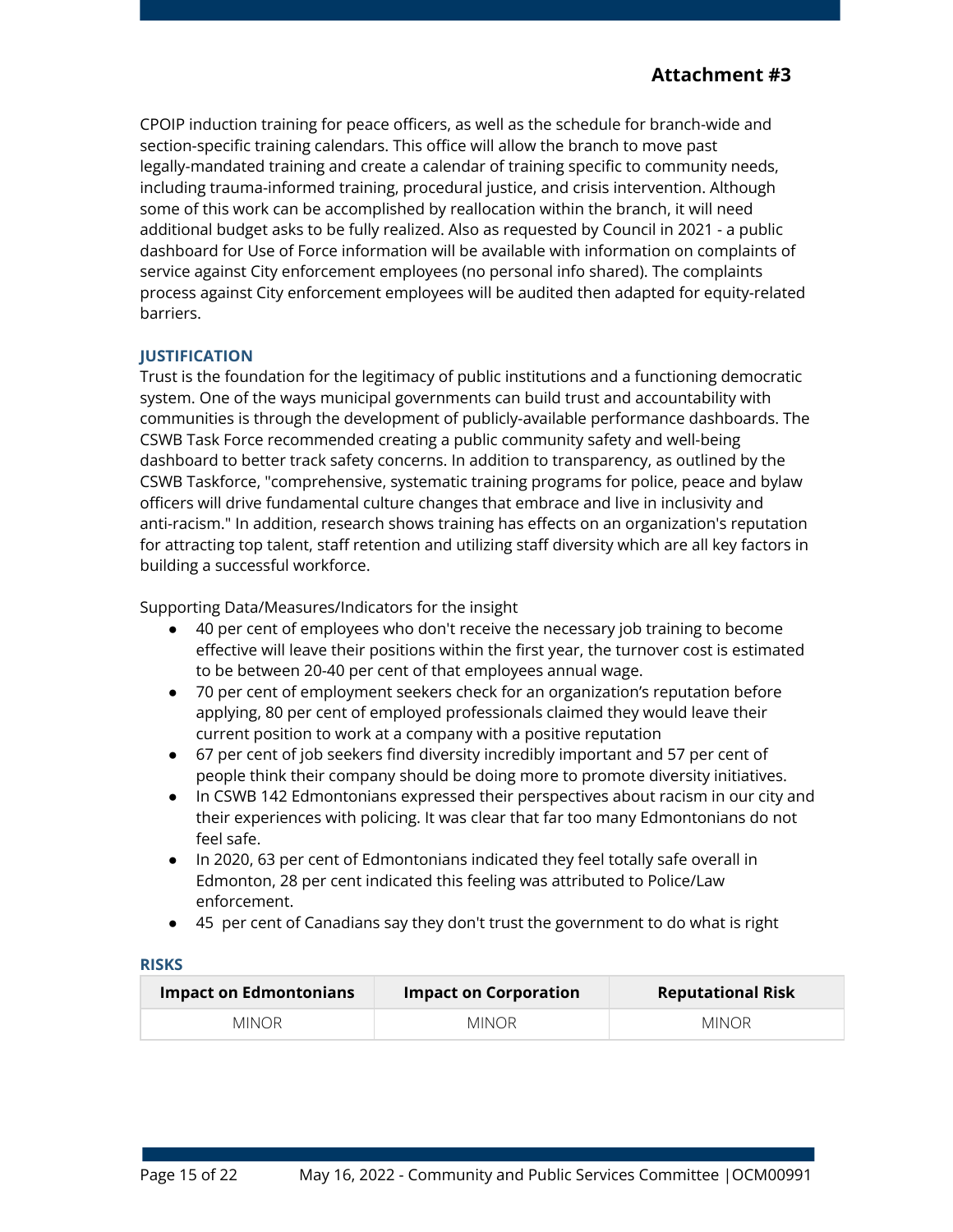## **COMMUNITY WELLNESS**

**Pillar:** Well-being

#### **RESULTS TO BE ACHIEVED:**

#### **Moderate Outcomes (\$1.622 million/yr ongoing required)**

## **● Outcomes of the Suicide Prevention Plan are:**

- $\circ$  Edmontonians understand the connection between mental health and suicide to reduce stigma, and increases the understanding of how to help someone.
- The whole continuum of services (prevention, intervention, postvention) is fully accessible so that those working with individuals and communities impacted by suicide care for them appropriately.
- $\circ$  Continuation of the prevention based activities (awareness building, training) and enhanced efforts on the postvention activities (supports for those impacted by suicide).
- Community-based teams have the resources and knowledge to champion, steward and maintain implementation activities.
- **● Outcomes of the Community Mental Health Action Plan are:**
	- Edmontonians understand the connection between mental health, addictions, and community safety & wellness, to reduce stigma (campaigns, training, & conversations), and increase the understanding of how to help someone (building connections & natural supports).
	- $\circ$  Edmontonians have access to a coordinated mental health care system, where allied community partners and collaborators work together to address needs and improve outcomes in Edmonton.
	- Policies and practices that promote positive mental health and safe spaces are developed and implemented based on a combination of lived experience, evidence and best-practice.
	- Community will be able to identify situations and appropriate responses because of provided training opportunities that are trauma informed and culturally appropriate.
	- Edmontonians are resilient, knowledgeable and have access to appropriate support services when needed.

## ● **Outcomes of RECOVER Urban Wellbeing are:**

- Greater understanding of problems grounded in the perspectives of people at the center of them such as those with lived experience of marginalization, as well as greater understanding and use of the wellbeing framework and social research and development, along with tools such as ethnography to improve wellbeing.
- New ways to collect data and authentically and deeply engage Edmontonians typically left out.
- Design and testing of solution ideas to support community safety and wellbeing, using the wellbeing framework.
- Safe/brave spaces created for people to connect across differences, cultivating conditions that support healing.
- Stronger community care networks and connections in neighbourhoods.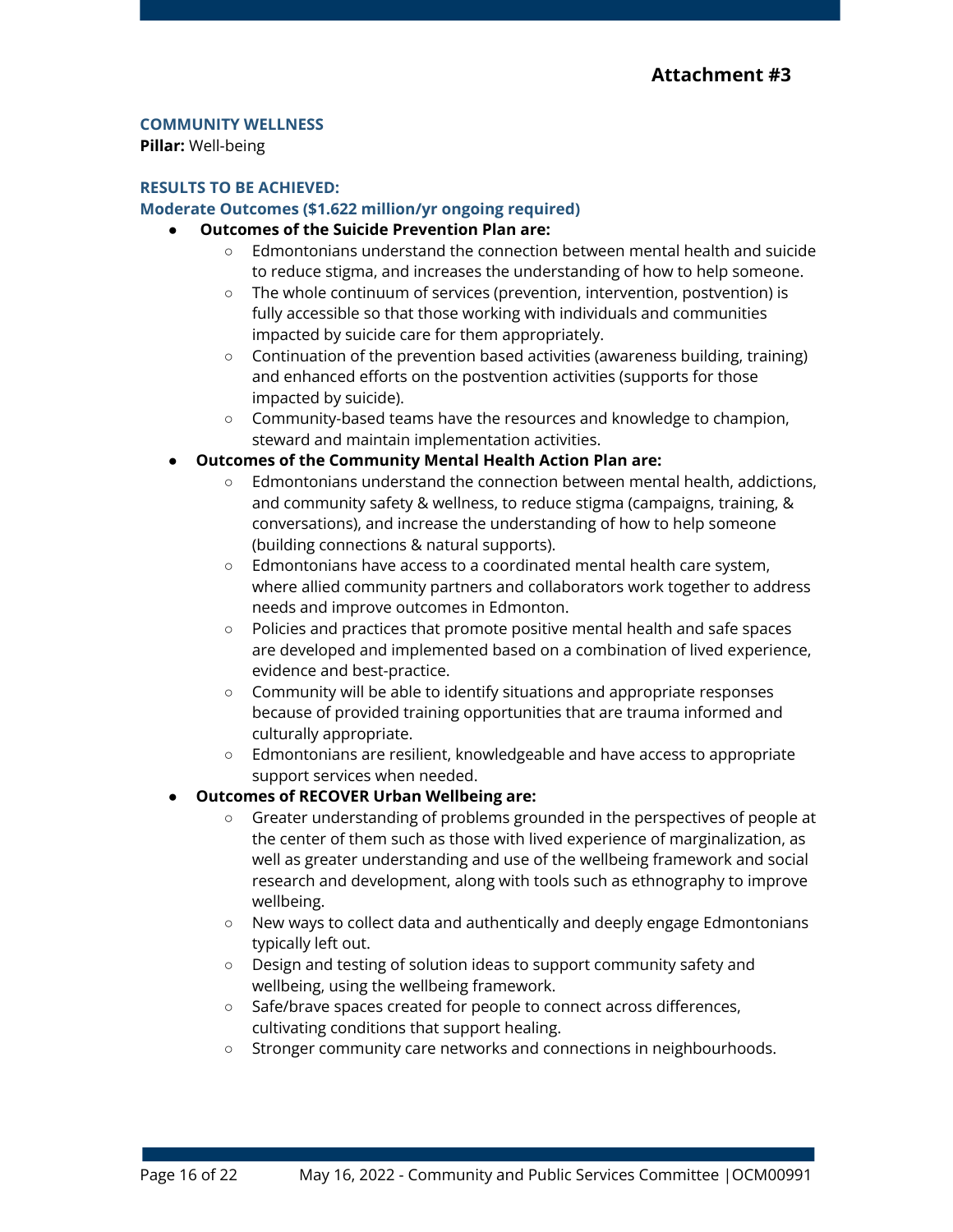○ Prototypes that show the most promise are supported to grow and be led through partnerships.

#### **DESCRIPTION**

This will fund the renewal of the Living Hope Suicide Prevention Implementation Strategy, integrate the current efforts of the Community Mental Health Action Plan and further support the work of RECOVER Urban Wellbeing for the next four years to continue the efforts related to these portfolios. While the impacts are not immediate, the investment over time creates the continuity and sustainability required to bring about systems and service changes. This investment includes:

## 1. **Renewing the Living Hope Implementation Strategy (\$1 million/year over four years)**

The original implementation plan (approved by Council in March 2018) was developed by dedicated organizations and individuals who believe that suicide can be prevented in our city. The plan aims to bring the community closer to preventing suicide in Edmonton. The plan has outlined specific interventions and action, key organizations involved and their roles, resourcing required, timelines and an evaluation. The strategy was set for a timeline of 2018-2021. In Fall 2021, Council provided the strategy with one year of funding so that the evaluation process could be completed and Administration could return to Council with a plan forward as part of the 2023-2026 budget process. Administration intends to bring this update to Council in Spring 2022.

## 2. **Integrating the Work of the Community Mental Health Action Plan (\$300,000/year over four years)**

The Community Mental Health Action Plan was developed to facilitate a lived experience, community driven, and stakeholder created, collaborative set of solutions to mental health system challenges. The work in this sector is far from being complete, and with the onset of Covid-19, the need was amplified for more consistent and equitable access to mental health supports. In an effort to increase efficiency, effectiveness and collaboration, the work of the Suicide Prevention Strategy will now be woven in more tightly to the overall continuum of supports resulting in an even further partnership among key stakeholders, reducing any duplication and streamline the workloads of community agencies and representatives. The resources in this plan will continue to support community-based responses to ongoing recovery from the pandemic.

## **3. RECOVER Urban Wellbeing (\$350,000/year over four years)**

The RECOVER Urban Wellbeing approach is rooted in the practices of Social Research & Development and co-design; where work is done with people to test out ideas that could improve wellbeing within their communities. Work is done within a [wellbeing](https://www.urbanwellnessedmonton.com/soulful-city) [framework,](https://www.urbanwellnessedmonton.com/soulful-city) towards the outcome of people feeling a deep sense of connection and balance. This is done by conducting deep research and then co-designing solutions that are often community-based and are designed to help people feel more connected to themselves, the land, and others, as a means of building community, healthy people, and safe, vibrant spaces.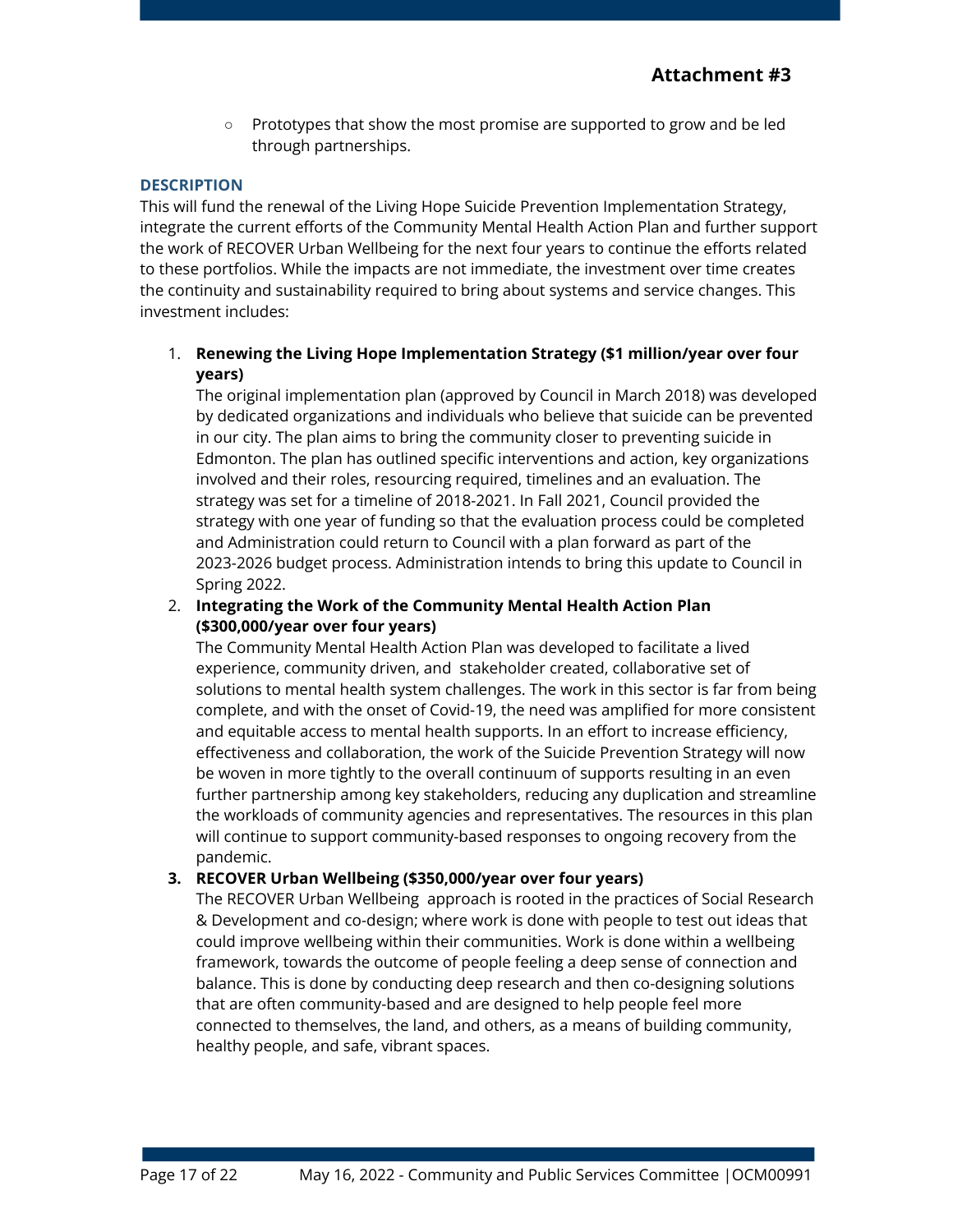## **JUSTIFICATION**

In alignment with the Community Mental Health Action Plan, FCSS Program Guide for 2023, RECOVER's Soulful City guiding document and Canadian Association for Suicide Prevention, further resources need to be set aside for the increase in suicide and mental health resources in light of the impacts of Covid-19.

Supporting Data/Measures/Indicators for the Insight

- 211 database shows calls associated with Mental Health in 2019 to 2021 have nearly doubled.
- Estimated 2,114 excess suicides in 2020-21 in Canada
- Children and youth, age 6–18, found that 67–70 per cent experienced deterioration in at least one mental health domain during Covid
- 3,163 suicide-related calls made to the Edmonton Distress line in 2021 and 439 suicide-related calls received by Edmonton 211.
- Based on preliminary data from 2021, Edmonton experience a 3.45 per cent increase from 2020 in the number of deaths by suicide reported by Alberta's Office of the Chief Medical Examiner.
- RECOVER's ethnographic research has shown that wellbeing isn't the presence or absence of just one thing: it's the relationship between self, family, society, nature and cosmos, and must incorporate consideration of non-material factors such as respect, purpose and connection.
- Community plays an essential role in helping to identify, design and implement opportunities/ideas for community safety and wellbeing.

| <b>Impact on Edmontonians</b> | <b>Impact on Corporation</b> | <b>Reputational Risk</b> |
|-------------------------------|------------------------------|--------------------------|
| MODERATE                      | MINOR.                       | <b>MINOR</b>             |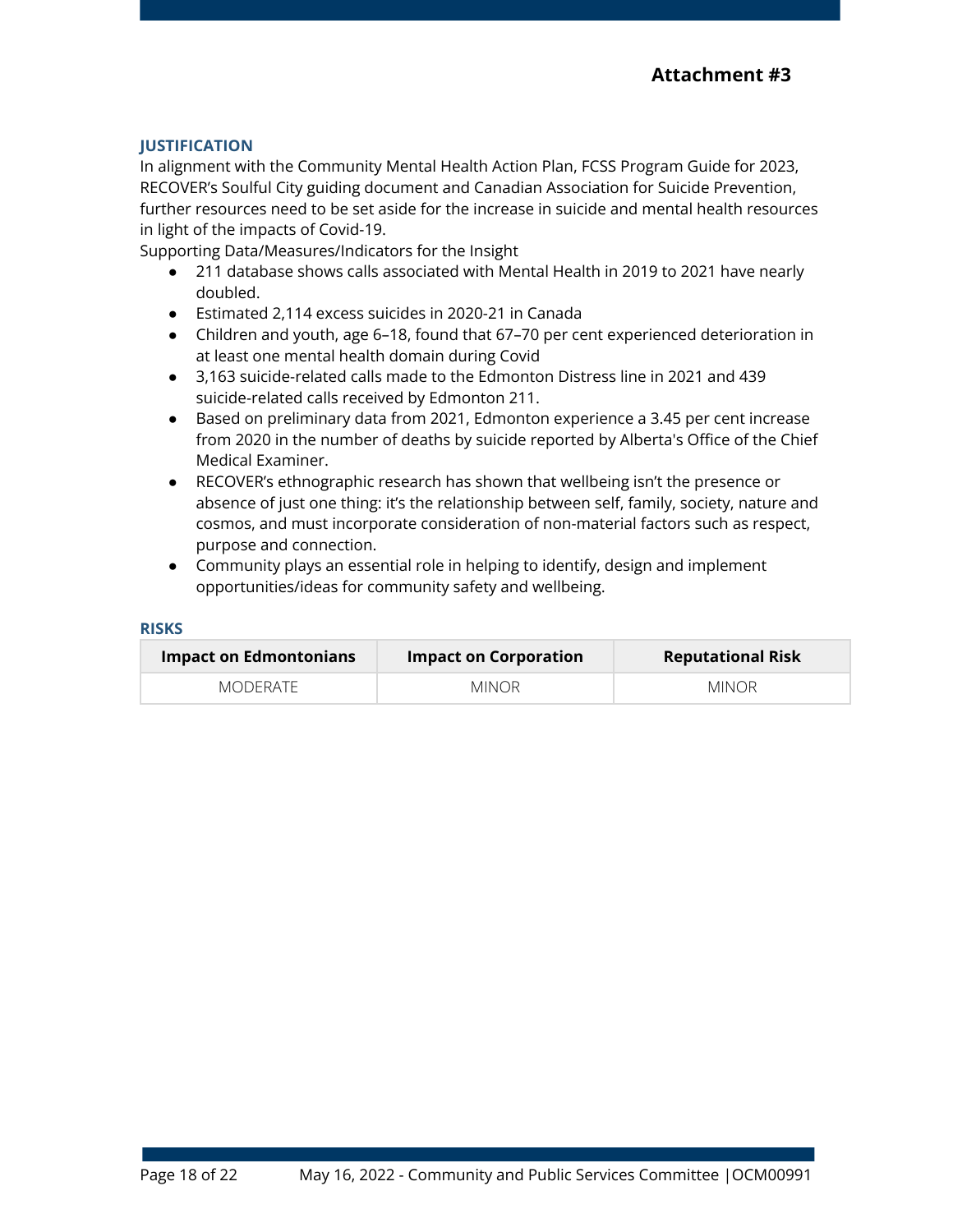# **HOW SING, SIGN, LAUGH AND LEARN CONTRIBUTES TO COMMUNITY SAFETY AND WELL-BEING**

**Pillar:** Well-being

#### **RESULTS TO BE ACHIEVED:**

#### **Incremental Outcomes (\$200,000 one-time funding)**

EPL will increase its support to families with children from birth to age three by increasing the number of early literacy Sing, Sign, Laugh and Learn (SSLL) classes offered at library branches across Edmonton beginning in 2023. With the addition of 2.0 FTE to its current Library Assistant FTE complement, EPL will be able to offer as many as 5,484 SSLL classes system-wide with an annual attendance of over 137,000 without compromising quality standards, ensuring these free classes continue to help children develop the literacy skills they need in the critical early years. The investment works out to a cost of \$36.50 per class.

## **Transformational Outcomes (Investment Required TBD)**

With strong literacy skills, children are more likely to go further and succeed in school, find future employment, have a higher income and be healthier and happier throughout life. When we invest in children, we're investing in a prosperous and sustainable community.

#### **DESCRIPTION**

Sing, Sign, Laugh and Learn (SSLL) is an early literacy class offered to parents/caregivers and their children aged 0-3. SSLL format and content is based on research and best practices in health, child development, communication and literacy and is offered in partnership with Alberta Health Services Edmonton Early Intervention Program (AHS-EIP). SSLL is an inclusive class designed to enhance the early literacy and communication skill development of all children, including those with developmental delays. It includes community time to encourage families to build social connections and provides parents with strategies to use with their children at home - extending learning beyond the library.

EPL requires funds to expand early literacy programming capacity. Well-being isn't only about preventing bad things from happening; it is also about ensuring enough good things do happen. EPL wants to help more preschool children develop strong early literacy skills by expanding its popular and highly regarded Sing, Sign, Laugh and Learn programming. An additional \$200,000 annually would give more Edmonton children access to one of the good things while minimizing long-term negative impacts of COVID-19 and increasing opportunities for children to develop into resilient, productive and educated life-long learners.

#### **JUSTIFICATION**

EPL is a vital educational, cultural and social institution with extensive reach throughout the city. An important free, public learning space and community hub for Edmontonians of all ages, EPL strives to support all citizens, including the littlest, through its community-led approach, building relationships and fostering social connection.

An ounce of prevention: "Poor reading skills correlate heavily with lack of employment, lower wages, and fewer opportunities for advancement. Significantly worse reading skills are found among prisoners than in the general adult population. And deficient readers are less likely to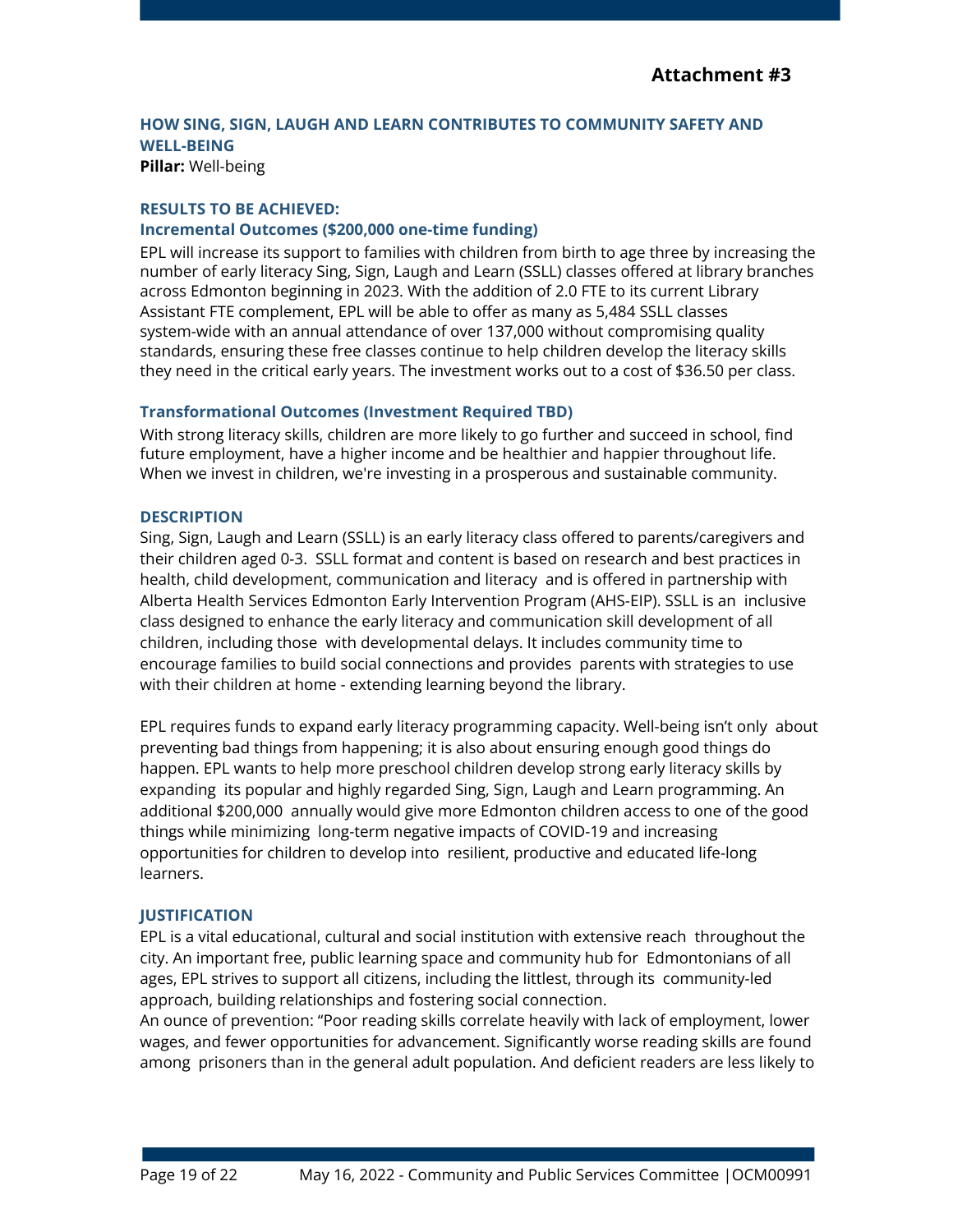become active in civic and cultural life, most notably in volunteerism and voting." (National Endowment for the Arts, 2007). A focus on early literacy continues to be one of EPL's key strategies to support literacy and lifelong learning. Children need a strong start - the first five years is a critical time for developing a positive attitude toward learning and the skills needed for reading and success in school. Researchers have found that vocabulary and communication skills at 22 months predict educational qualifications at age 26 and that children entering school with low language skills may never catch up. That's why support in early childhood is the best investment society can make to yield the highest rate of return. Effect of the pandemic. Since COVID-19 restrictions were first imposed, the widespread disruption to daily routines, lack of consistent access to extracurricular activities and ever-changing public health guidelines have had a significant impact on children. Research is showing concerning trends in disengagement, absenteeism, depression, anxiety, developmental delays and learning loss. Effects are uneven – children who were already disadvantaged or struggling fell further behind. Everything EPL is hearing from Edmonton schools, Alberta Health Services, and other community partners underscores both the need and the urgency in addressing these health and literacy concerns.

EPL is uniquely positioned to help. EPL has the expertise, resources and reach to support Edmonton families and help every child reach their full potential. Sing, Sign, Laugh and Learn (SSLL), a foundational class available through every EPL location, is offered in partnership with Alberta Health Services Edmonton Early Intervention Program. It places particular emphasis on the use of functional language and visual strategies, including sign language, to develop vocabulary and communication skills in all children, including those with developmental delays. Parents and caregivers are encouraged to participate in community time after the class to build social connections; they are also taught strategies to use with their child in the home - extending learning beyond the library. Classes are free and families can attend multiple times per week. An OECD (2020) report found that "children from even the most socially deprived home can thrive when they have sustained access to high-quality, responsive learning environments."

EPL requires funds to expand early literacy programming capacity. Well-being isn't only about preventing bad things from happening; it is also about ensuring enough good things do happen. EPL wants to help more preschool children develop strong early literacy skills by expanding its popular and highly regarded Sing, Sign, Laugh and Learn programming. An additional \$200,000 annually would give more Edmonton children access to one of the good things while minimizing long-term negative impacts of COVID-19 and increasing opportunities for children to develop into resilient, productive and educated life-long learners.

Without this funding, EPL would not be able to keep pace with population increases without negatively affecting other library services or decreasing the quality (and many of the early literacy benefits) of the SSLL program itself. Children born in 2023 will be 27 in 2050, statistically when most of them will be starting families of their own. The sooner EPL has resources in place to meet the needs of all Edmonton families for free, community-based, early literacy programming the better as EPL can mitigate the possible long-term effects of the pandemic - ensuring Edmonton has a more literate populace into the future.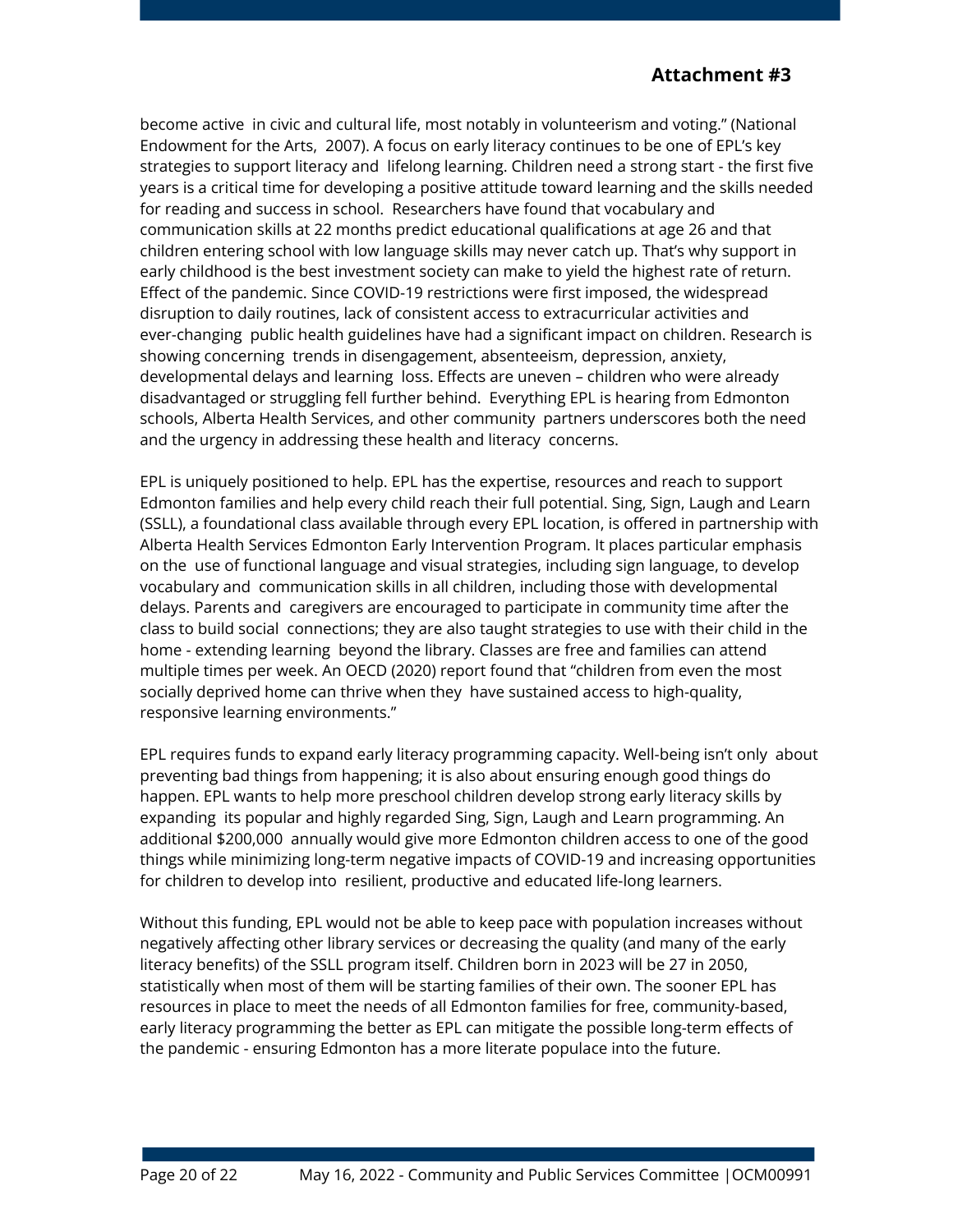| ___ |  |
|-----|--|

| Impact on Edmontonians | <b>Impact on Corporation</b> | <b>Reputational Risk</b> |
|------------------------|------------------------------|--------------------------|
| MINOR.                 | MINOR.                       | MINOR                    |